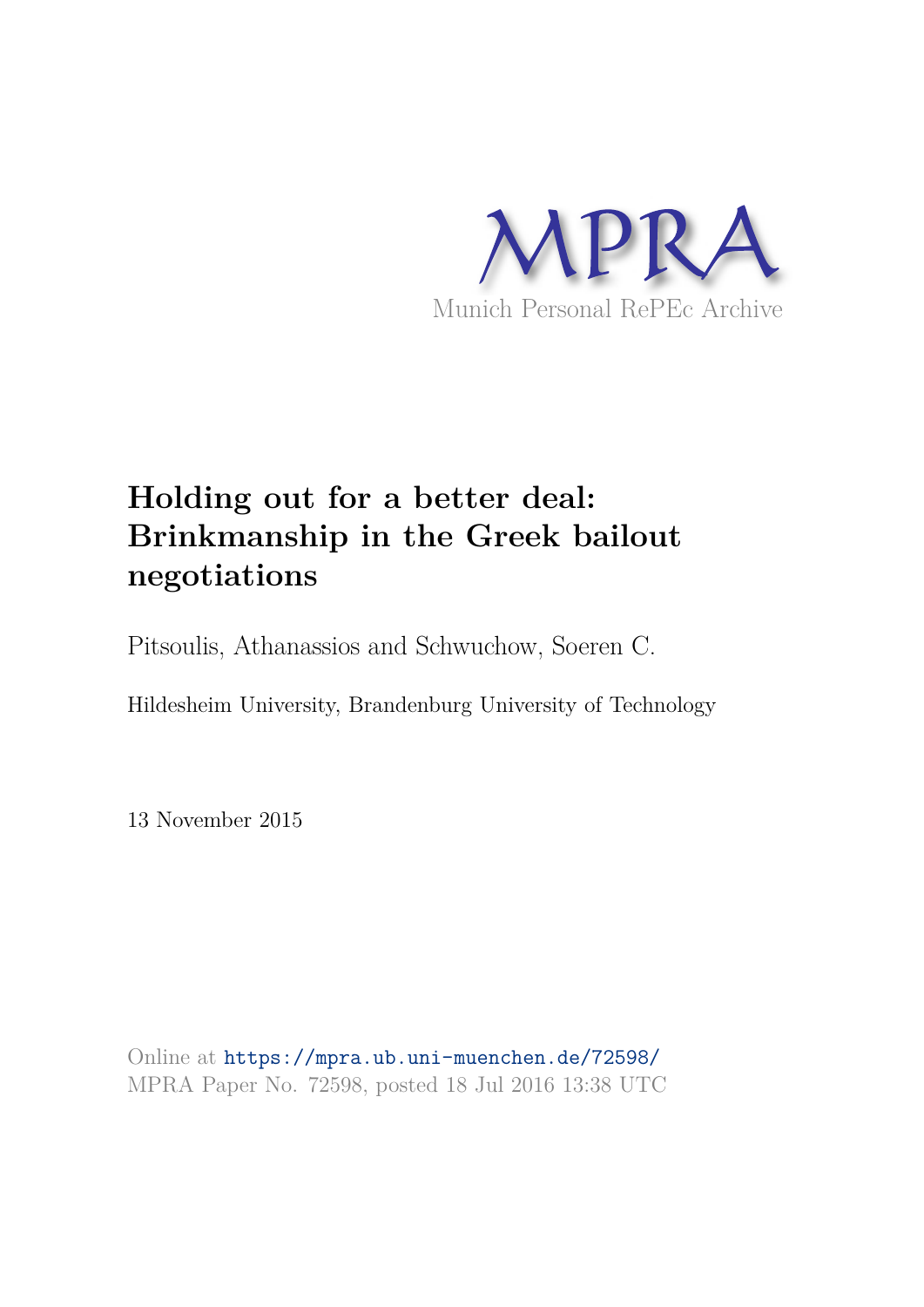## Holding out for a better deal: Brinkmanship in the Greek bailout negotiations

Athanassios Pitsoulis $^{\ast\, 1}$  and Soeren C. Schwuchow $^2$ 

<sup>1</sup>Hildesheim University <sup>2</sup>Brandenburg University of Technology

June 2, 2016

#### **Abstract**

Greece and its creditors concluded negotiations over a third bailout by signing a Memorandum of Understanding on 19 August 2015. The dominant view among most economic policy analysts and commentators seems to be that the actions of the Greek government in the months before the deal had been erratic and lacked coordination. In this paper we argue instead that the decisions of the Greek leaders, including asking the voters to reject the earlier terms demanded by the creditors in a referendum, can be explained by the logic of brinkmanship. We develop a game-theoretic model to show that the actions of the Greek government are consistent with a strategy aimed at not only at getting a new bailout deal but also at improving its political terms.

**JEL codes** D78 · E65 · H12

**Keywords** Greek debt crisis · Brinkmanship · Crisis management

<sup>∗</sup>Corresponding author. Institute of Economics and Information Science, Samelsonplatz 1, 31141 Hildesheim, Germany. Phone +49-5121-88340642, Fax +49-5121-88340643, Email athanassios.pitsoulis@uni-hildesheim.de, URL http://www.uni-hildesheim.de/wiwid/.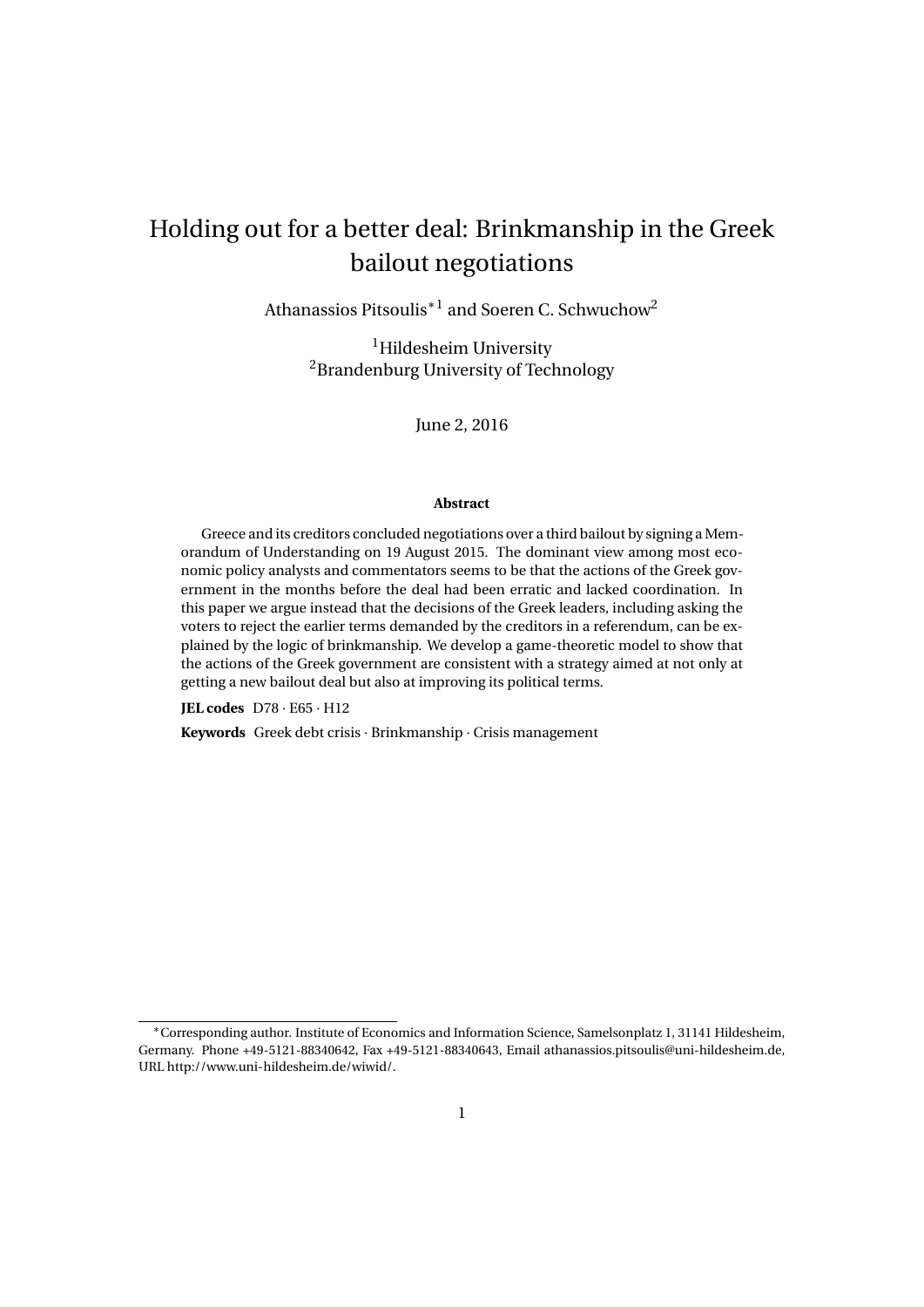## **1 Introduction**

How to make sense of a process in which Greek voters loudly spurn a euro-zone bail-out offer in a referendum, only to watch Alexis Tsipras, their prime minister, immediately seek a worse deal that is flatly rejected by the euro zone, which in turn presses a yet more stringent proposal to which Mr Tsipras humbly assents? Better, perhaps, not to try (The dark clouds of peace, 2015).

What to make of the third Greek bailout deal? To the Economist, an advertent observer of the Greek crisis, and many other commentators the answer is clear: "[R]ational actors would never have got this far" (The way ahead, 2015). We beg to disagree; the decisions of the key actors in the Greek bailout drama can in fact be consistently and rationally explained. Doing so just requires to understand how brinkmanship really works. In our view this is precisely where many observers of and commentators on the Greek bailout drama failed.

We argue that the key to understand the actions of the first SYRIZA/ANEL government led by Prime Minister Alexis Tsipras from January until August 2015 may be daring to assume it had a rational game plan, or rather that its behaviour can be consistently explained as that of an actor who "is playing an escalating game of brinkmanship, trying to force Europe to give ground" (Evans-Pritchard, 2015). In doing so, we clearly challenge the dominant view that the Greek government behaved in an erratic and uncoordinated fashion.

We claim that the departure of the new Greek leadership from the strategy of its predecessors towards a more confrontational approach was probably well thought out. In the previous bailout negotiations Greece was "able to combine the threat of default (which would create an unknown and potentially massive risk for the EU), a promised commitment to economic reforms that would put it on the road to self-sufficiency, and its 'too small to fail' status to gain extraordinary financial support" (Bulow and Rogoff 2015; cf. Crivelli and Staal 2012). In our interpretation of the third bailout negotiations, the Greek grand strategy was not based on the outright threat of default; it instead revolved around the indirect threat of a 'Graccident,'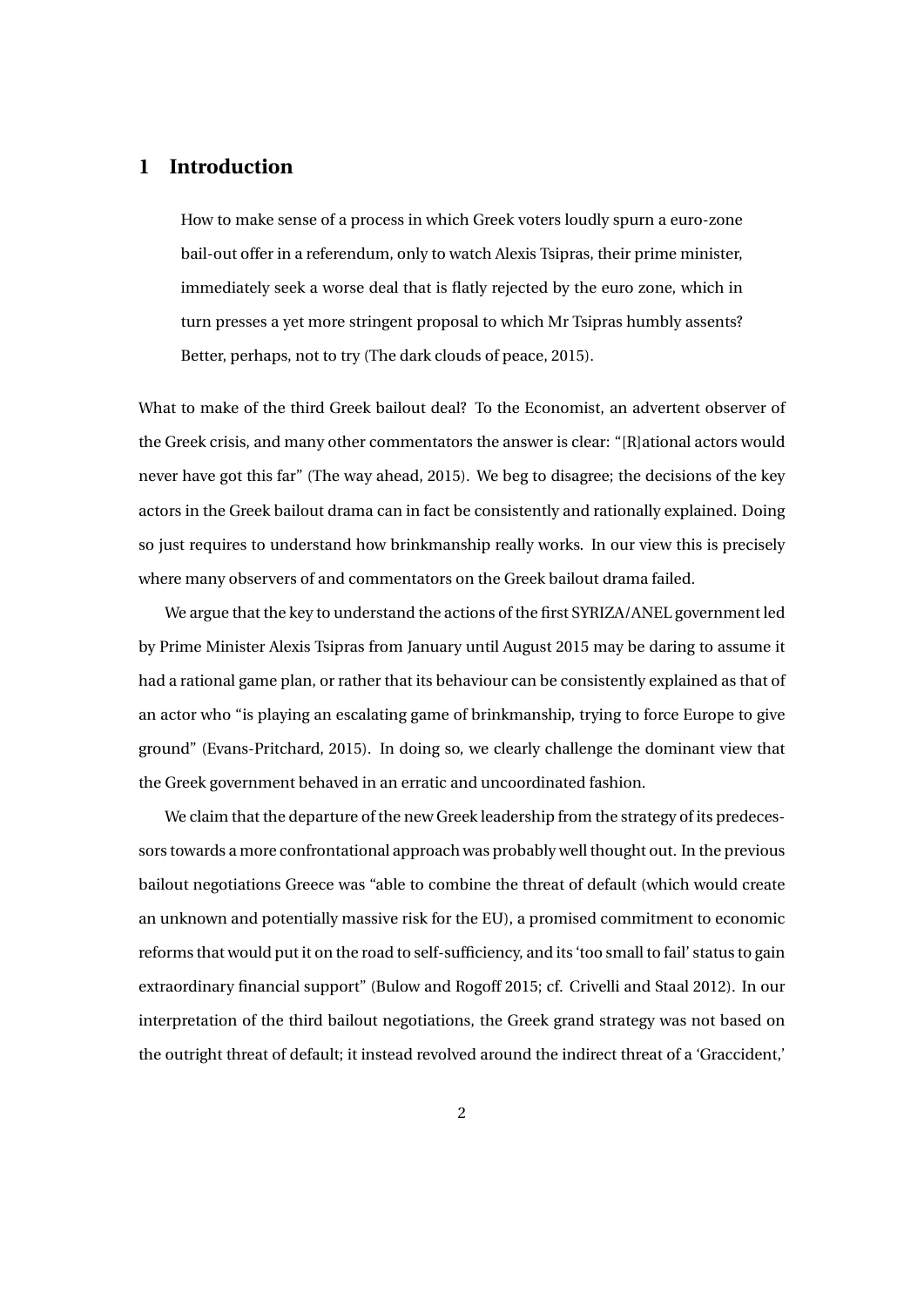*viz.*, an accidental exit from the eurozone under the worst possible circumstances, to gain concessions that otherwise would not have been achievable. In this paper, which combines reporting on recent developments with game-theoretic analysis, we offer a political-economy perspective on this.<sup>1</sup> Our analysis produces some counterintuitive results that even readers who may disagree with our conclusion could find interesting.

We emphasise several themes. The first is that many observers of and commentators on the Greek bailout negotiations either had difficulties to make sense of how brinkmanship works or concluded a little too quickly that a Greek "madman at the wheel gambit" (Cook, 2015) would not make sense (cf. Finkelstein, 2015). As we see it, letting things develop towards the brink made a lot of sense once the explicit threat of default was not credible any more. The very logic of brinkmanship is indeed to *avoid* having to actually prove that one is prepared to do something irrational. Instead brinkmanship revolves around convincing the other side that one is prepared to take higher and higher risks of *accidentally* pulling everyone over the brink: "If two climbers are tied together, and one wants to intimidate the other by seeming about to fall over the edge, there has to be some uncertainty or anticipated irrationality or it won't work" (Schelling, 2008, 99).<sup>2</sup> As we show in Section 3, by engaging in brinkmanship, the Greek government was probably able to induce the creditors to make a bailout offer that would otherwise not have been made.

Second, choosing a brinkmanship strategy was not an irrational choice of the Tsipras government; it could work as long as Greece was, on the one hand, totally unprepared to leave the eurozone in an orderly manner and also, on the other hand, committed not to give in to the

 $<sup>1</sup>$ This paper reflects the state of affairs at late September 2015. Some additions were made when the paper was</sup> revised in May 2016.

<sup>&</sup>lt;sup>2</sup>Whether such a strategy was actually the idea of the Greek prime minister or that of the leader of the Greek negotiating team, Yanis Varoufakis, is impossible to say. Varoufakis himself always denied he was "busily devising bluffs, stratagems and outside options, struggling to improve upon a weak hand" (Varoufakis, 2015). Yet the fact that he constantly confronted and provoked his interlocutors certainly reinforced the impression that the danger of an accidental but permanent rift between Greece and the creditors was there. Throughout the negotiations Varoufakis played this role remarkably well. We conjecture that, while Tsipras and Varoufakis agreed that they should use brinkmanship, Varoufakis was willing to bid up to strength to avoid further austerity whereas Tsipras was willing from the start to settle for a 'honourable surrender' that would secure his re-election.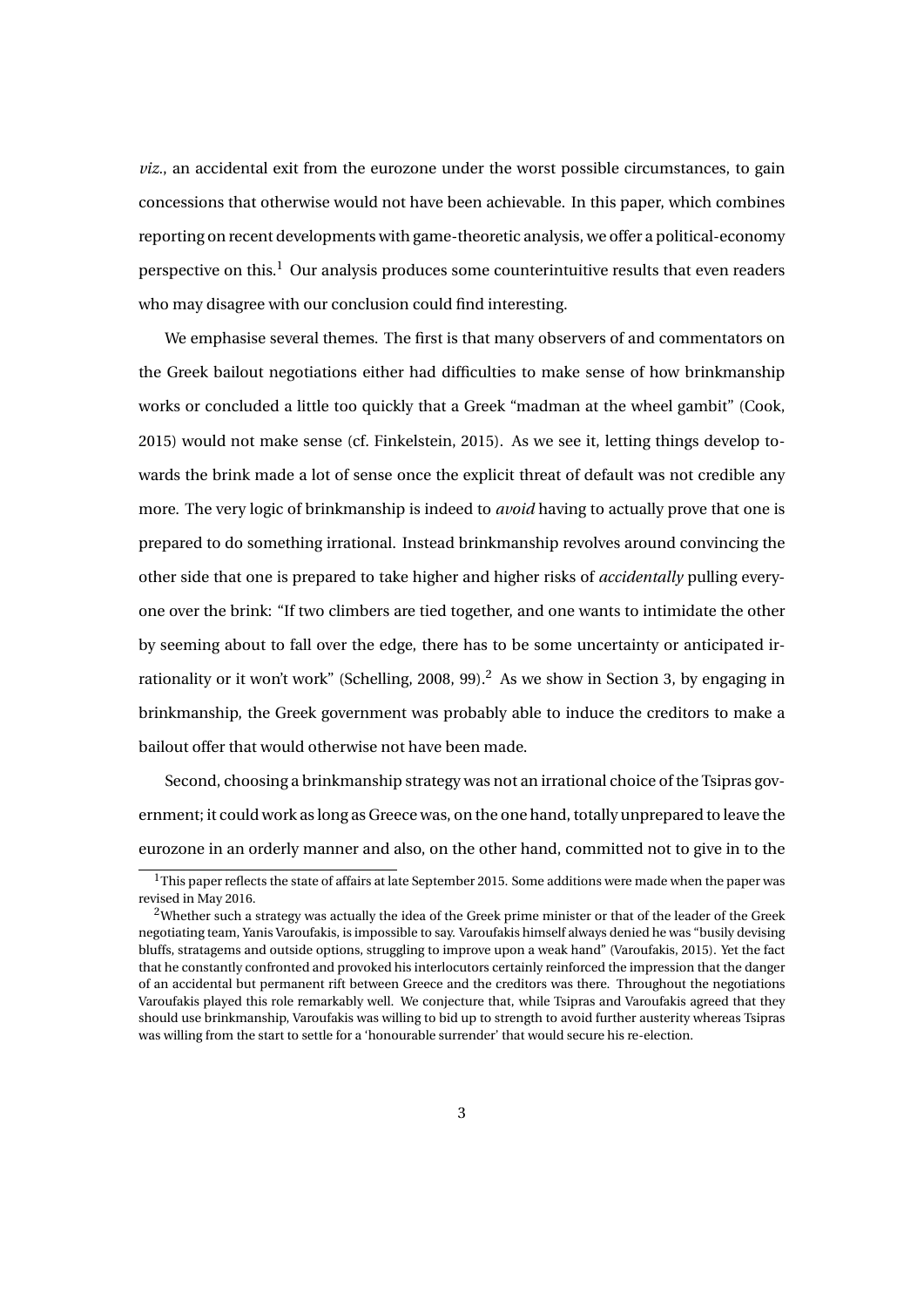demands of the creditors for as long as possible. By holding out for a better deal and committing ever more strongly to not step back from the approaching brink, the Greek government tried to build up counter-pressure in the negotiations and thus to improve its initially very weak bargaining position. In our interpretation the creditors responded rationally to this by themselves allowing things to let go somewhat out of hand, hoping the Greeks would give in first. Yet in this case, as we show in Section 3.5, high costs are being caused by both sides' attempts to hold out for a better deal.

Third, by holding a referendum the embattled Greek government did a perfectly rational thing from a game-theoretic perspective. This, too, seems not to have been grasped completely by many observers, who asked what sense it made to vote on a proposal that was already off the table. For instance, the president of the German Institute for Economic Research (DIW), Marcel Fratzscher, lambasted the referendum as a political and economic catastrophe for Greece (Fratzscher, 2015). In our view, the referendum was instead a bold tactical move, serving two purposes: It mobilized voters, further delayed the negotiations and worked as a commitment device, ensuring that the creditors would need to accommodate the fact that the terms of their proposal were unacceptable by improving its terms. Put differently, the referendum was a stratagem to hold out for a better deal. Indeed, Tsipras kept telling the voters precisely that the rejection of earlier-offered terms should not be seen as "a mandate for rupture with Europe, *but a mandate that bolsters our negotiating strength to achieve a viable deal*" (Marsden, 2015, emphasis added). The decisive 'no' vote was supposed to leave Europe with two options: Give us concessions (forgive some debt) or, worse, face the risk of a Grexit (cf. Whelan, 2015).

Fourth, the third Greek bailout should be seen as what it is: The outcome of a bargaining process between actors with great differences in bargaining power. But is it true that "Mr. Tsipras's eight-month standoff delivered next to nothing that he couldn't have achieved on his first day" (Nixon 2015, cf. Finkelstein 2015)? Our analysis suggests that such a verdict may be too one-sided. The already stricken Greeks certainly paid a heavy price for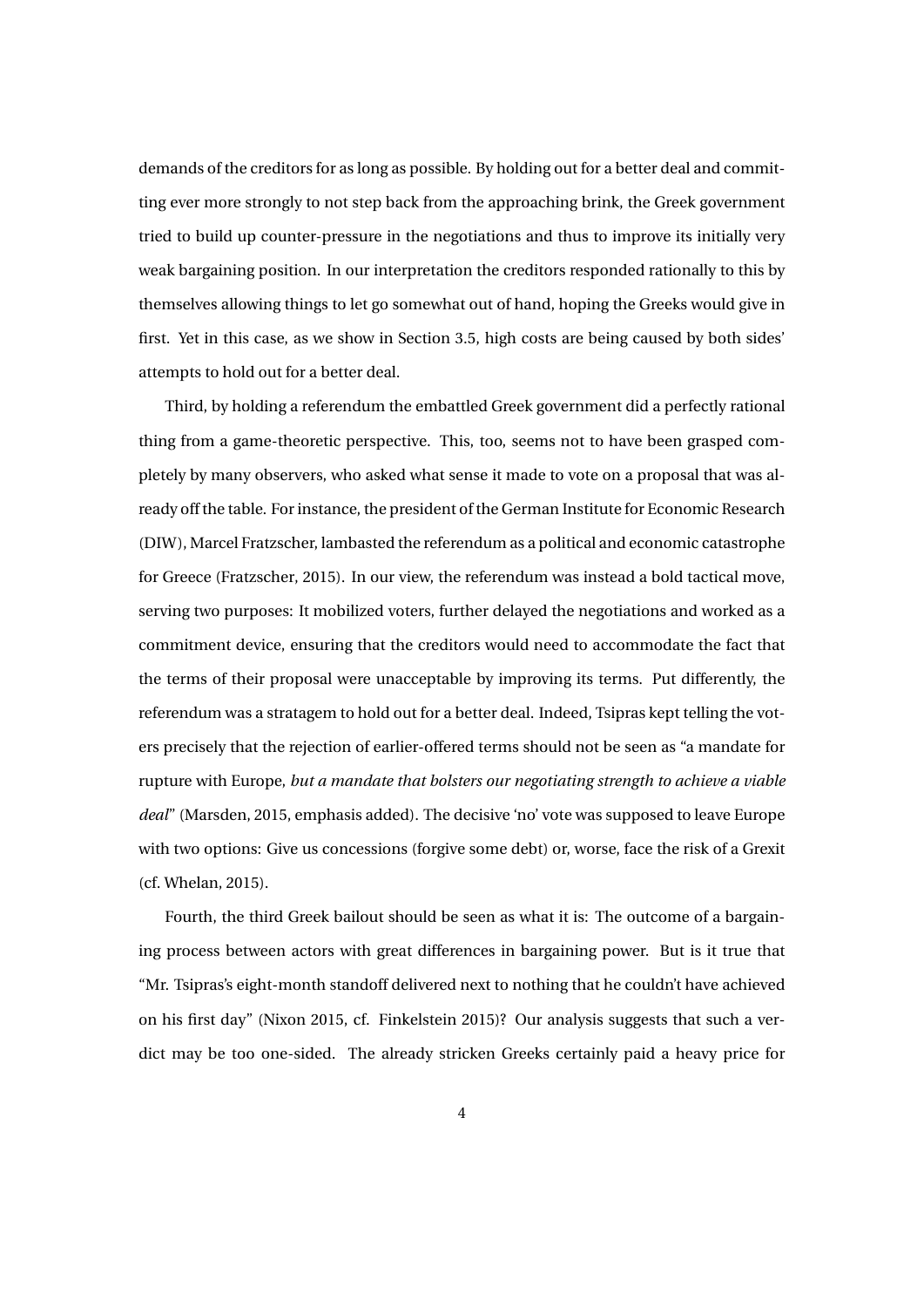their leaders' brinkmanship. But did the Greek negotiators achieve something better with brinkmanship than they could have achieved without? Looking at the pros and cons of the third bailout agreement, our answer is most probably yes. Certainly, the terms of the new deal were harsher than those offered by the creditors earlier. But that should surprise no-one, as the final agreement was about an entirely new and huge bailout. What is certain is that the third Greek bailout presents a mixed bag of results; apart from many unpopular measures it contains several points which can be seen as concessions to the Greeks (see Section 2). The fact that the creditors have been more flexible with the radical SYRIZA/ANEL government of Greece than with previous more moderate ones has not escaped even critical commentators (cf. Papachelas, 2016).

In this paper we offer background information as well as some degree of formalism in support of our themes.<sup>3</sup> In doing so, we answer the question whether game theory could help explain the Greek crisis with an emphatic yes. The remainder is structured as follows: In Section 2 we recall the most important events leading to the third Greek bailout. In Section 3, after some preliminary remarks (3.1), we explore the strategic interdependence between Greece and its creditor countries/institutions by help of a sequential asymmetricinformation game (3.2). We differentiate between three equilibria of the game (Sections 3.3; 3.4; 3.5), which are put in relation to what actually occurred between Greece and its creditors. We discuss our main result in Section 4. Section 5 sums up and concludes.

### **2 A narrative of events leading to the third Greek bailout**

Five years into the debt crisis, with the country having experienced a loss of more than 25% of its GDP and a catastrophic increase in unemployment, the new Prime Minister of Greece, Alexis Tsipras, came to power in January 2015 on the ticket of having promised an exhausted

 $3$ For more background information and analyses of various aspects of the Greek debt crisis see e.g. Baltas (2013), Kasimati and Veraros (2013), Katsimi and Moutos (2010), Gibson et al. (2012), Hodson (2015), Mink and de Haan (2013), Oltheten et al. (2013), Potrafke and Reischmann (2016), Provopoulos (2014), Samitas and Tsakalos (2013).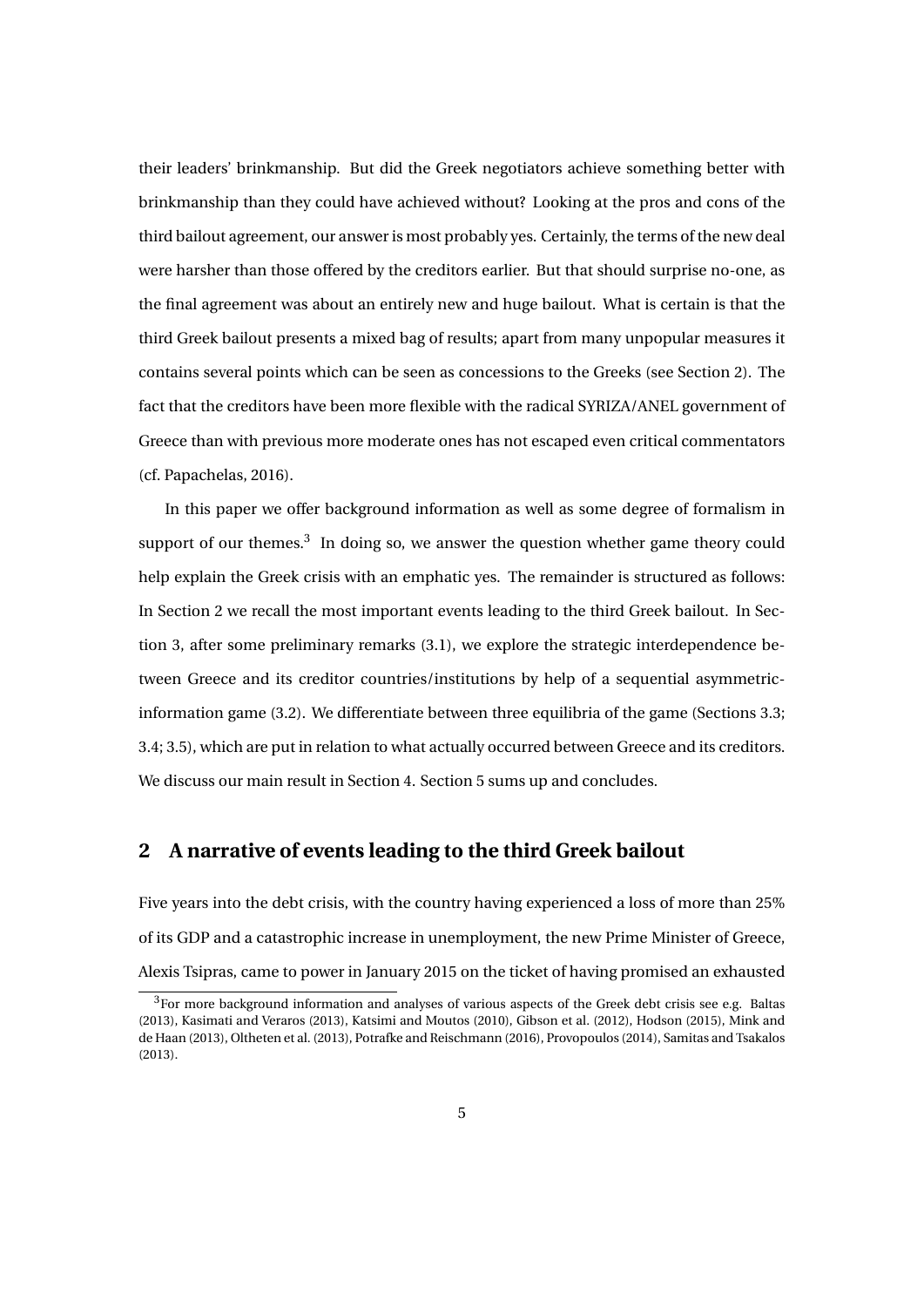electorate to undo painful economic reforms, and to insist in a write-down of the country's €320 billion (\$344 billion) of debt. Initially some commentators expressed the hope that the victory of his ultra-left wing alliance SYRIZA, which ended a 40-year era of alternating rule by the socialist PASOK and the conservative New Democracy, could inspire both the Greeks to get their house in order and Europe to seriously discuss the idea of debt relief (Hope and Barber, 2015a).

Those commentators were quickly let down. The new Greek coalition government of SYRIZA and the right-wing ANEL party, mostly represented abroad and in the media by the combative finance minister Yanis Varoufakis, immediately embarked on a collision course with the very countries and institutions that had already helped Greece twice to stay afloat financially. The increasingly tumultuous events that followed were just what the media were waiting for. Populist rage in Germany focused for some time on the 'Fingergate,' as a rather absurd blame game over whether Varoufakis had once—during a conference presentation years before he entered politics—literally given Germany the middle finger, became to be known (Sauerbrey, 2015). In the end of March Tsipras visited Berlin to present his case, yet to no avail: By the end of March he failed to secure an endorsement of his list of proposed economic and structural reforms from the 'Brussels Group,' consisting of EU and IMF representatives advising the 'Euro Working Group,' which in turn directly reports to the eurogroup finance ministers. With an agreement an earlier promised  $\epsilon$ 7.2 billion (\$8.1 billion) of undisbursed funds from the second bailout could have been unlocked quickly, and Greece could have secured valuable breathing space. This would also have lowered the risk that Greece might be running out of cash and be forced to choose between meeting the next loan payment deadline and paying pensioners and public employees.

On 9 April 2015 the government, having apparently raided the state coffers, met an IMF loan payment deadline of  $\epsilon$ 459 million (\$493 million) and thus avoided at the last possible moment a credit event. However, on the very day of payment—and to the intense displeasure of not only his European partners—Prime Minister Tsipras met with Russian President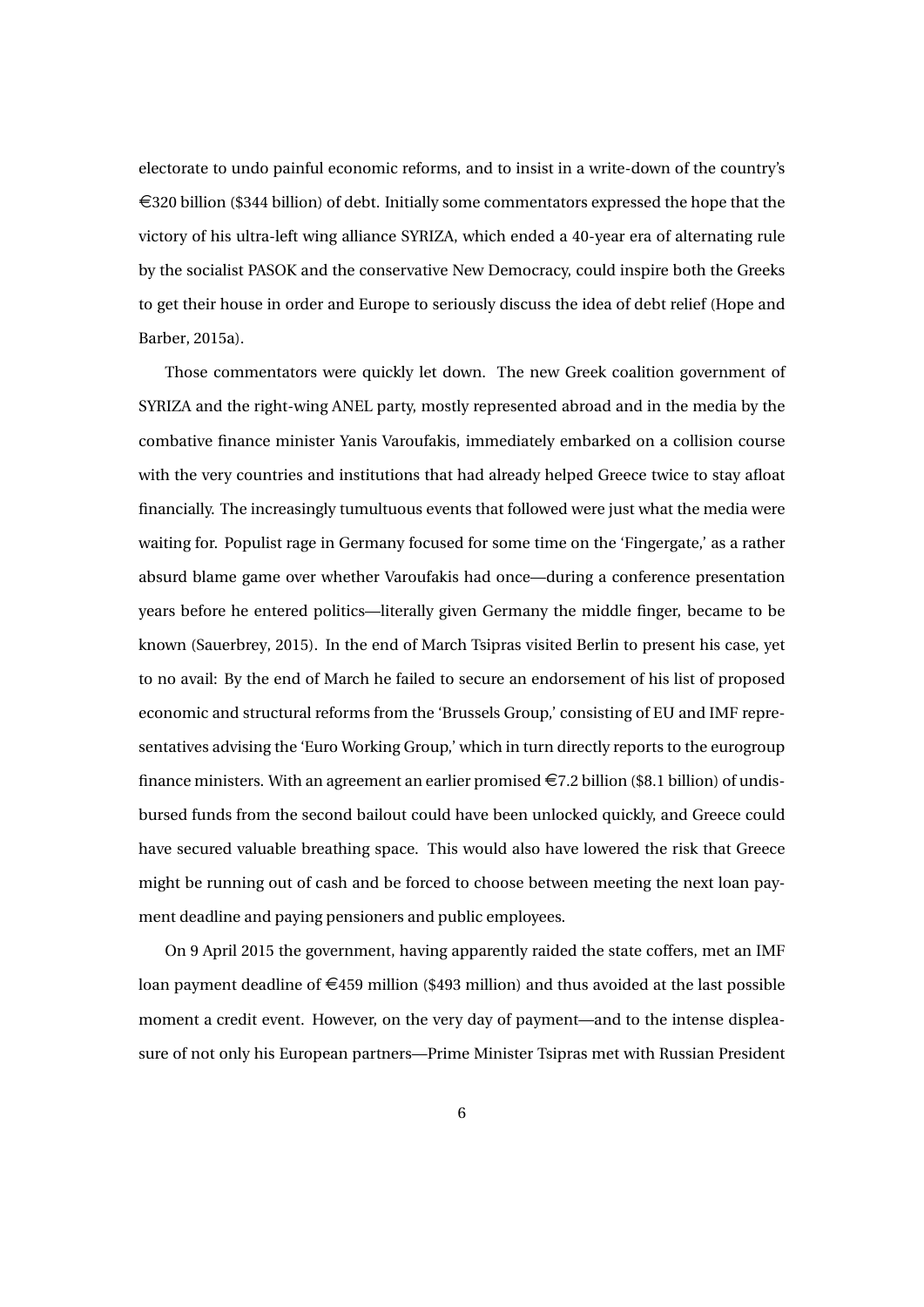Vladimir Putin in Moscow to discuss the prospects of deeper bilateral cooperation. In a move that "could bring the euro crisis to a head" (Rachman, 2015) the Greek government had two days earlier angered particularly eurozone powerhouse Germany by floating the staggering figure of  $\epsilon$ 278.7 billion (\$300.6 billion) in demand for reparations from World War Two. Even the German Vice Chancellor Sigmar Gabriel, who belongs to the country's Social Democratic Party and who had expressed understanding for the social hardships austerity had brought to Greece, bluntly called the demand "stupid" (ibid.).

Months of tense negotiations—and a media-reporting firestorm—ensued. Just when all seemed to imply a compromise and an end of the prolonged deadlock the negotiations were broken off on 26 June 2015. Existing hopes of reaching a compromise solution did almost completely dissipate when Tsipras unexpectedly announced that a referendum on the creditors' demands would be held on 5 July 2015. This move not only surprised his European partners but also people in Greece and the global financial markets. Apparently the Greek leaders were completely convinced that "[i]n the months of negotiations, deadlock, and stalemate that led up to this [. . . ] dramatic referendum vote, somewhere along the way Greece took on new significance, transforming from a peripheral member of the West that accounts for a mere 3 percent of the eurozone's GDP to a pivotal country" (Bechev, 2015). By announcing a referendum Tsipras clearly escalated the crisis: The country's on-going bailout program had expired on 30 June 2015 and the Greek authorities announced that they would not pay the equivalent of  $\epsilon$ 1.6 billion (\$1.74 billion) to the IMF due the same day. In order to stem the outflow of capital from the desiccating Greek banking system, a bank holiday and strict capital controls were imposed in Greece. Bank withdrawals were limited to  $\epsilon$ 60 (\$65) per day for ordinary depositors and  $\epsilon$ 120 (\$130) for pensioners. Now "[t]he question of Greece's euro-zone membership [had] been officially opened" (Gordon and Kennedy, 2015).

With Greece having effectively become "the first advanced economy to default to the fund in its 71-year history" (Donnan, 2015) the IMF now faced a dilemma: Letting Greece off the hook would, on the one hand, raise serious questions about the fund's impartiality and in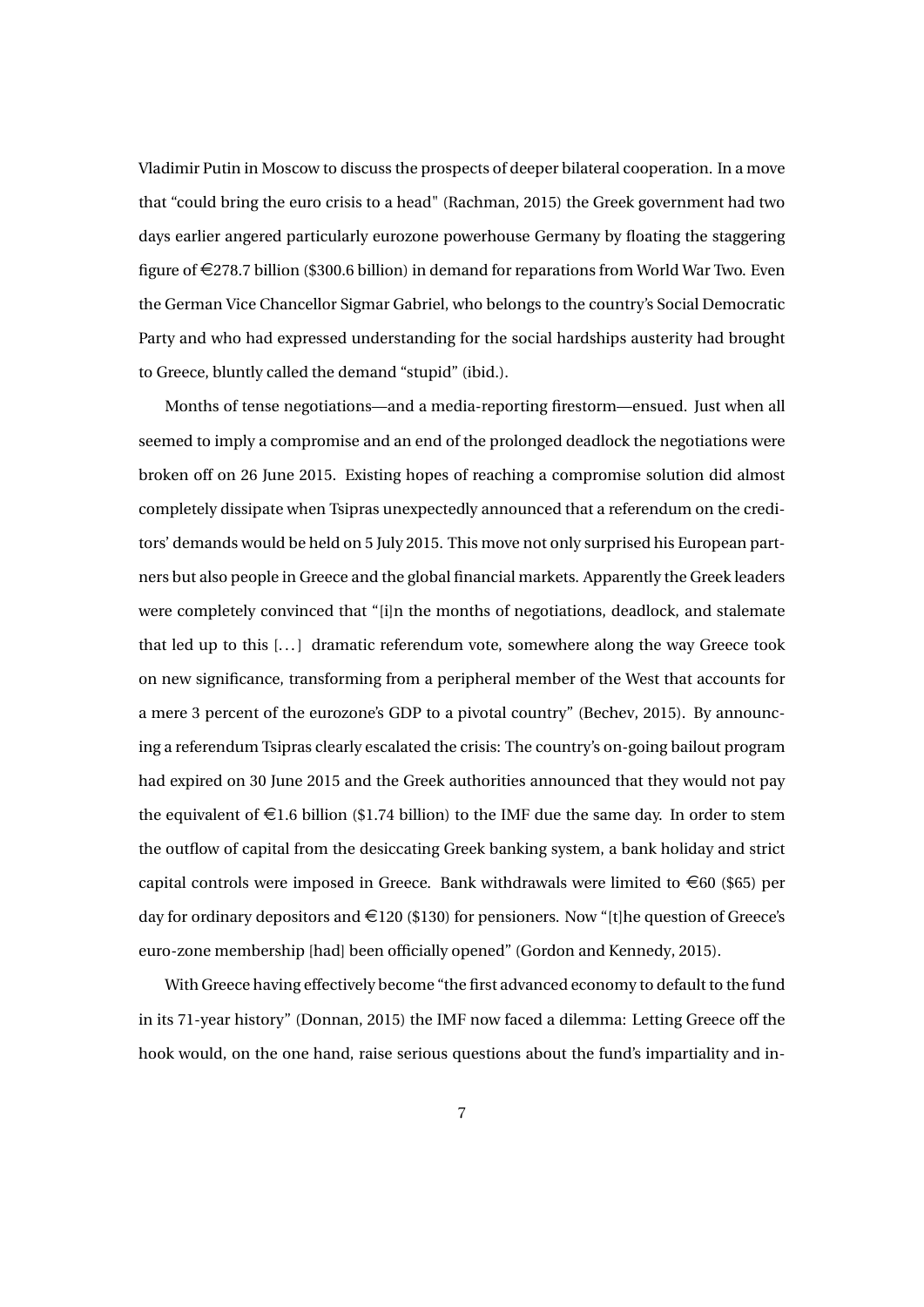tegrity. On the other hand, a Greek default to the IMF could trigger cross-default clauses in Greece's Master Financial Assistance Facility Agreement with the European Financial Stability Facility (EFSF), which would then give the right to Greece's European creditors to frontload payments on EFSF loans (Ruparel, 2015). An officially acknowledged default could then have wider consequences because cross-default clauses of Greek private-sector bonds might set forth a chain reaction of credit events. The European Central Bank (ECB) on its part could then sooner or later be forced to cut the only lifeline of the Greek banking sector and cancel the provision of Emergency Liquidity Assistance (ELA); it decided to keep steering a middle course and maintained ELA at the same level as the one fixed in the previous review (European Central Bank, 2015a). All this meant that some solution needed to be found until the critical deadline of 20 July 2015, when Greece needed to repay around  $\epsilon$ 3.5 billion (\$3.8 billion) in bond redemptions to the ECB. The time to find a solution became thus increasingly short.

The referendum in Greece was held on Sunday, 5 July 2015. The government had campaigned for a 'no' vote and opinion polls predicted a head-to-head race. In the evening of the same day it became clear that the Greeks had indeed rejected the latest proposal of the creditors with almost a 62% majority (Nationwide referendum results, 2015). In the words of one analyst, Greece had hit the self-destruct button by voting no (McArdle, 2015). The key question was how long the countdown towards self-destruction would last. Greece meanwhile officially requested an entirely new bailout from the ESM. Yet an agreement on this sensitive matter could not be simply pulled from a hat (for the following see Spiegel, 2015b): What happened next depended on the political response from the pivotal actors in the Greek bailout drama; these however did not have completely aligned interests and needed to co-ordinate far-reaching decisions in a very short period of time. First, the European Commission (EC) needed to evaluate whether risks to financial stability in the euro area were existing. Next the eurogroup needed to officially open negotiations on the conditions of the bailout, which would require votes in several parliaments, including the German Bundestag. Even if the eu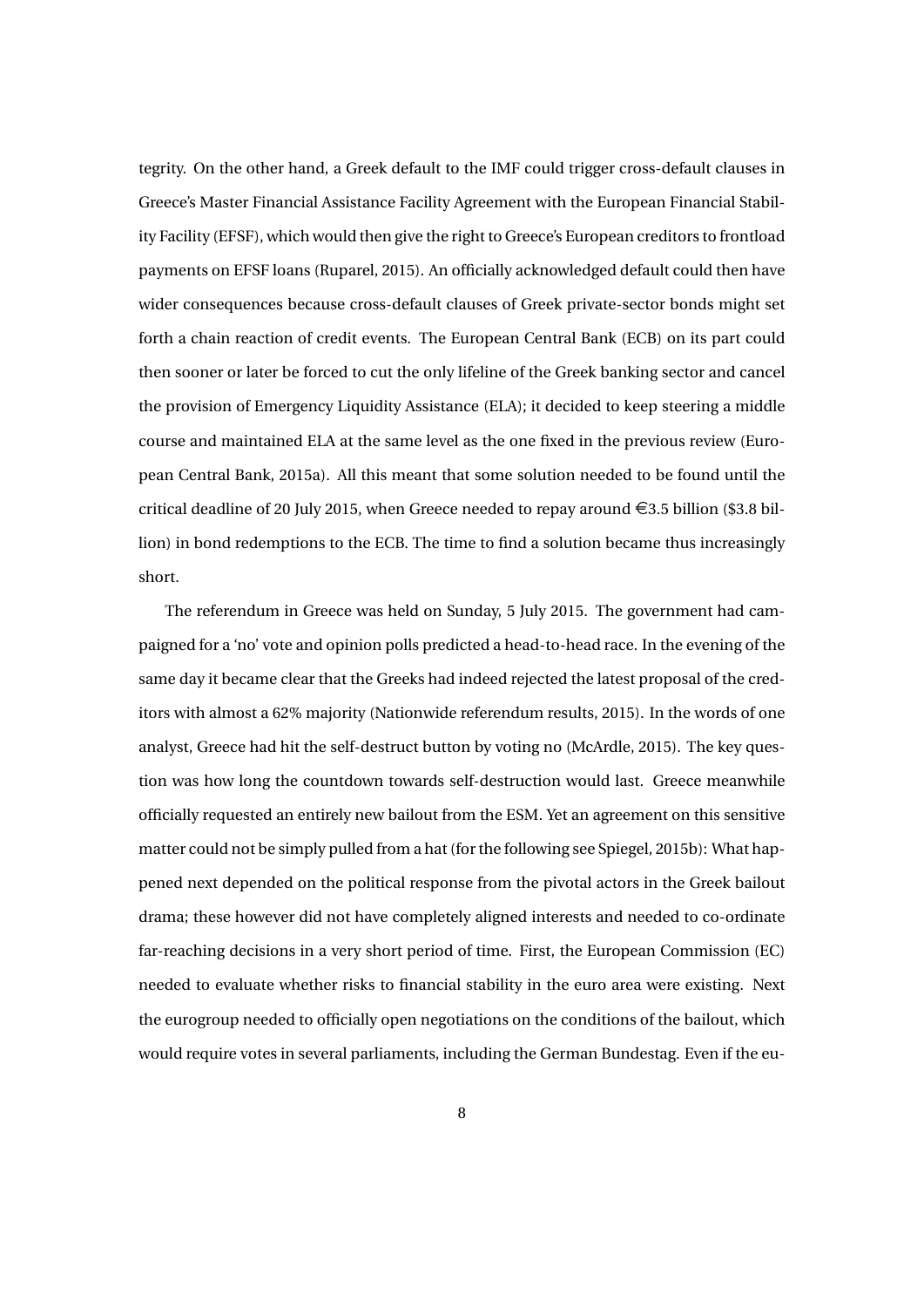rogroup could conclude these negotiations quickly—which seemed unlikely—the terms of the bailout would require fresh parliamentary votes. The only thing Greece could hope for in the short term was a clarification of the terms of the requested bailout.

In the limited time available to find a solution several things could have happened that would have led to an unprepared and involuntary Greek exit from the eurozone—a so-called 'Graccident' (for this and the following see Dabrowski, 2015): If the ECB would have reduced or cancelled ELA altogether the Greek banks would have become insolvent and would have closed immediately. This would have imposed considerable additional hardship on the cashbased Greek economy, destroy trust and certainly further reduce prospects of future growth. Perhaps the economy could have staggered on for a while with banks closed. Yet sooner or later the government would have needed to choose between reverting to a national currency, by converting existing euro-denominated bank accounts into the new currency, or forcing the Bank of Greece (BoG) to provide Greek banks with unauthorised euro-denominated liquidity.<sup>4</sup> Such a hostile takeover of the BoG—which was apparently exactly what the so-called Left Platform of communist hardliners within SYRIZA wanted (cf. Hope and Barber, 2015b) would certainly have led to a rupture with the ECB. Another possibility was that the Greek government might run out of cash. Capital flight and uncertainty had already negatively affected the growth prospects of the Greek economy (European Commission sharply cuts Greek growth, primary surplus forecasts, 2015). As a result, the government was not enjoying a primary surplus any more, which meant that it did not even have a choice between paying pensions or salaries and honouring its financial obligations: Already Greece could do neither of these two things.

 $^4$ Interestingly, it seems that Greece's finance minister Varoufakis had devised an alternative route to secure transactions could be conducted in euro as part of a clandestine contingency plan, as he revealed in a teleconference with private investors on 16 July 2015. This plan seems to have involved the creation of reserve accounts secretly attached to every taxpayer's ID that could be used to make payments to other taxpayers outside of the 'official' banking system. According to Varoufakis, "[t]hat would have created a parallel banking system while the banks were shut as a result of the ECB's aggressive action, to give us some breathing space" (Spiegel and Hope, 2015). The plan apparently also entailed that "at the drop of a hat it could be converted to a new drachma" (Babington, 2015). An intriguing option might have been to design the new drachma as a purely electronic currency, which would then work as a powerful antidote against the notoriously big Greek shadow economy (for more on the latter see Berger et al., 2014).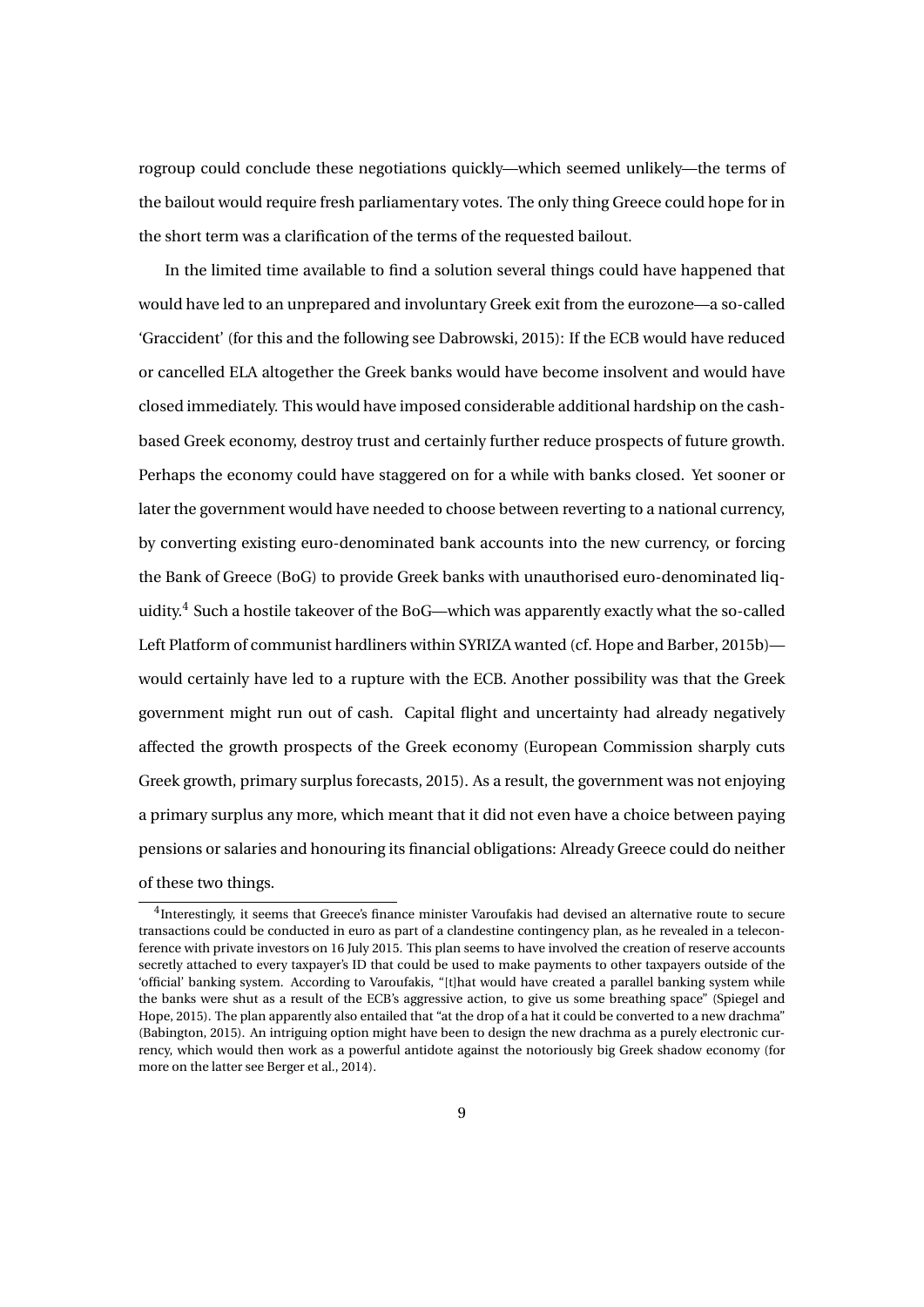With analysts putting a 50% chance of a chaotic Greek exit from the eurozone, leaders gathered in Brussels for last-ditch negotiations on 12 July 2015—"the most critical moment in the history of the EU" (The way ahead, 2015, 11) according to the president of the European Council, Donald Tusk. After arduous talks behind closed doors—and apparently some pretty nasty political manoeuvring—Tusk was reported to have announced tongue-in-cheek on the morning of 13 July 2015 "we have an a-Greek-ment" (Pain without end, 2015, 8). The deal thrashed out over 17 hours would avert a Grexit and a Graccident for the time being, address Greece's refinancing needs with a promised package of  $\epsilon$ 82 billion -  $\epsilon$ 86 billion (\$90 billion - \$94 billion), including a buffer of  $\epsilon$ 10 billion  $\epsilon$ 25 billion (\$11 billion-\$27 billion) for bank recapitalisation and resolution costs, promised a short-term EU Commission investment plan in the magnitude of  $\epsilon$ 35 billion (\$38 billion) and provided for a bridge financing package of  $\epsilon$ 7 billion (\$7.7 billion) (European Council 2015b, 2ff., European Council 2015a).

The political costs of the deal for the Greek government were huge (for this and the following see What Greece must do to receive a new bail-out, 2015). On 15 July 2015—exactly two days after the euro summit—the Hellenic Parliament had to pass legislation on pension cuts, value-added tax reform, collective wage bargaining and the establishment of quasiautomatic public spending constraints. One week later, on 22 July, a second set of reform laws, including the adoption of the EU Bank Resolution and Recovery Directive, needed to be enacted. As if all this were not enough, Greece will have to, among other things, reform its pension system and labour markets, open hitherto closed professions, 'de-politicise' her administration—and do all this under scrutiny from observers that will represent the institutions formerly known as the troika. From now on Greece would be drip-fed bailout funds only in return for enacting reform legislation. Most humiliatingly however, the Greek authorities were required to deposit "valuable Greek assets" with an independent privatisation fund that is supposed to raise  $\epsilon$ 50 billion (\$55 billion).

Apart from harsh conditions and painful austerity the deal however contained concessions to the Greeks. First of all, the deal secured the refinancing of the new (radical) Greek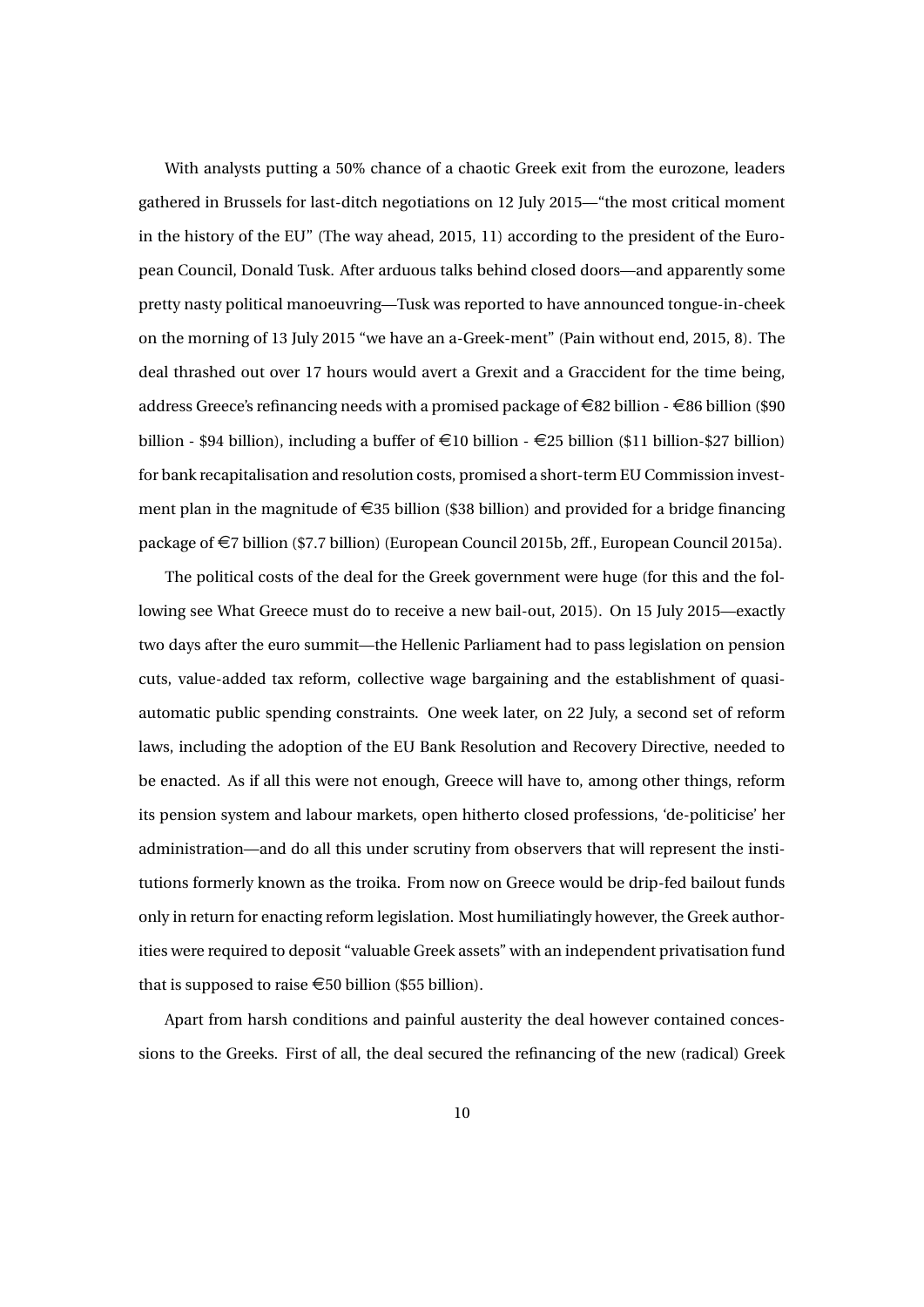government, which was not sustainable without external assistance. Indeed, one cannot avoid the impression that the creditors gradually accommodated the quickly increasing financial needs of Greece in the months before the third bailout agreement. To start with, according to media reports, there was in December 2014 "already broad agreement on the scope of the aid. Greece is expected to be granted around  $\in$ 10 billion, and the [European Stability Mechanism (ESM)] will not be required to raise any additional funds for it" (Pauly et al., 2014). After the election of Tsipras the creditors had apparently offered Greece loans of around  $\epsilon$ 15.5 billion (\$17.6 billion) in return for a five-month extension of the existing financial assistance agreement. Greece, in contrast and despite of all the talk about a rejection of austerity, did ask for considerably more money and a new bailout. Then, in January 2015, reports spoke of behind-the-scenes talks over a third bailout "amounting to  $\epsilon$ 30 billion" (Steinbock, 2015). One month later, it was reported that "a third Greek bailout could run as much as  $\epsilon$ 37.8 billion if Varoufakis' plans are adopted in full" (Spiegel, 2015a). In March 2015 "Spain's economy minister said euro zone countries were discussing a new rescue plan for the country worth between  $\epsilon$ 30-50 billion [...] but European Union (EU) officials said there were no such talks" (Ellyatt, 2015). Clearly, the promised amount of further financial assistance increased over time. Yet it also became clear at the same time that the creditors wanted to see that political cost would be paid (Strupczewski, 2015).

Another point Tsipras could sell his voters is that the third bailout is covered by the ESM (for legal details see Megliani, 2014, 586), since it can be argued that the ESM facilitates, due to its inclusion of standardised and identical collective action clauses (CAC), an orderly restructuring of government debt (Stephanou and Gortsos, 2012, 24). Tsipras could definitely also cite in his favour to have secured the five-year "Juncker investment plan," the magnitude of which  $(\text{\textless}\,35 \text{ billion})$  (\$38 billion)) actually exceeded the fiscal savings Greece is required to realise in the same period. Under the terms of the third Greek bailout, the primary surplus targets were also reduced, which amounts to an easing worth  $\epsilon$  20 billion (\$22 billion). The perhaps most important achievement of all, yet certainly not something the Greek leadership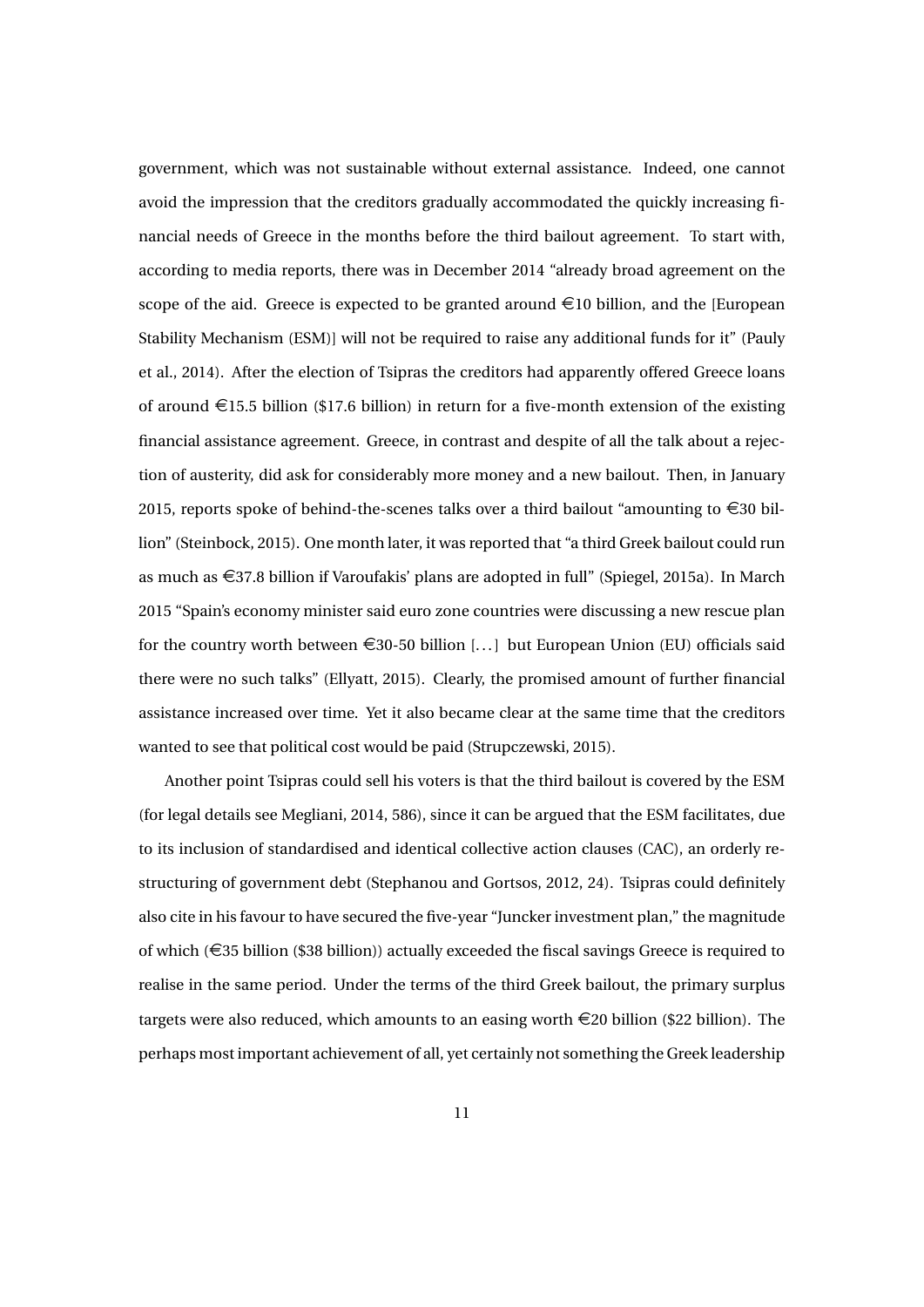was prepared to tell the public, was that the fiscal bill of the third bailout would not immediately be picked up by the Greek voters but could be delayed until the next election—which was duly announced immediately after the bailout deal was signed. As we see it, securing a grace period, during which elections could be held before austerity would kick back in, may very well have been an important objective of the Greek leadership's grand strategy.

However, the Greek negotiators did obviously not secure the most important prize: A formal commitment of the creditors to provide debt relief. Exactly this is what would have made the deal "viable." Of course, that would also have given Tsipras a huge boost in popularity. On the other hand, he did at least secure the endorsement of debt relief by the International Monetary Fund (IMF) and public promises of European leaders that some restructuring of the debt would be considered in the near future.

The new Memorandum of Understanding (MoU) was signed on 19 August 2015. The very next day, eight months after he came to power for the first time, Tsipras stepped down to trigger elections. In the evening of election day on 20 September 2015 the exit polls showed Tsipras had won by a significantly bigger margin than expected. Thus, while Tsipras was obviously not able to put an end to austerity, it seems that his brinkmanship strategy had worked at least insofar as to ensuring his re-election. But was the new deal a good deal for Greece as well? In the damning words of the former Greek Finance Minister Yanis Varoufakis, who seems to have sincerely believed that austerity could be negotiated away, the third Greek bailout was doomed to fail and will "go down in history as the greatest disaster of macroeconomic management ever" (Greece debt crisis: Reforms 'will fail' - Varoufakis, 2015).

A comprehensive appraisal of the third Greek bailout is beyond the scope of this paper. Brinkmanship certainly burdened Greece's storm-tossed economy with huge costs. What the Greeks got in return was not an end of the crisis but even more debt and, thus, even more austerity. Yet despite all this the more optimistic observers see at least some merits: According to Schmieding (2015), the deal "is a good deal, warts and all" since it keeps reform pressure up and "actually offers a slight if probably backloaded fiscal stimulus for Greece over time, with a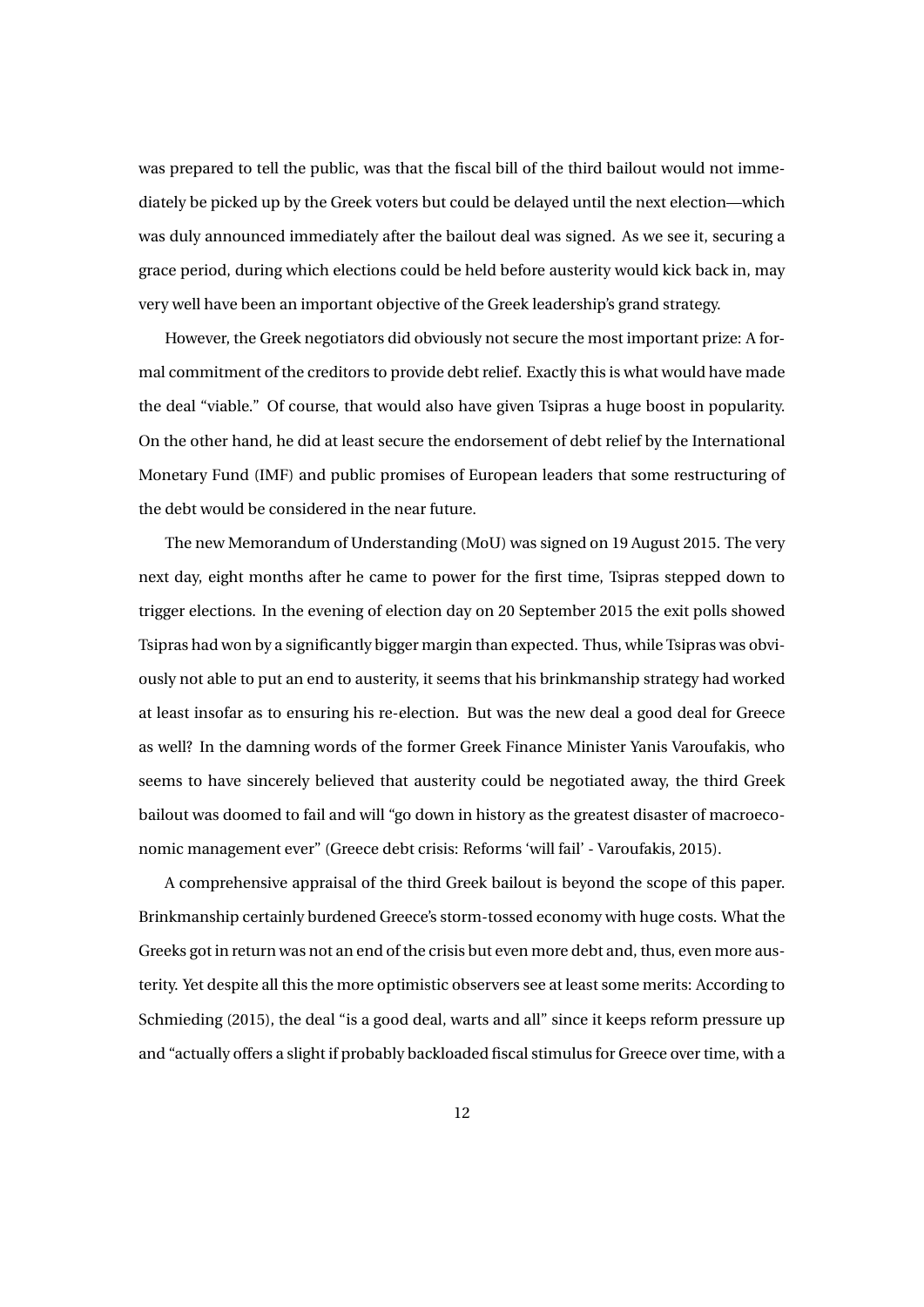sensible redirection of funds from public consumption to public investment". Especially the moderate fiscal stimulus can have positive medium-term macroeconomic effects (cf. Weisbrot et al., 2015). Also some form of debt relief may eventually come. On balance one can thus say that the deal could have been a worse one.

Yanis Varoufakis, who most probably devised the brinkmanship strategy, for his part does not seem to be content with the result. In his view a much better compromise could have been achieved had Prime Minister Tsipras not given in for political reasons. A better deal would however have required the Greek government to commit to continuing brinkmanship: "My view was we don't swerve. We just commit. We just shut our eyes and go, let anything they want to do take place" (Spiegel, 2016). Whether or not this is true will of course remain a matter of speculation. Yet, as we will show in the next section, it can be argued from a gametheoretic perspective that the brinkmanship strategy had indeed some merits. By holding out in the face of adversity, and announcing a referendum to deliberately increase the political costs of reforms, the Greek government most probably improved its initially very weak bargaining position. In what follows we outline how we reach this counter-intuitive result.

## **3 Brinkmanship in the Greek bailout negotiations**

#### **3.1 Preliminary remarks**

A central feature of all crises is a sense of urgency, and in many cases urgency becomes the most compelling crisis characteristic. Situations change so dramatically and so rapidly that no one seems to be able to predict the chain of events or the possible outcomes. An important aspect of such crisis situations is the dynamics that evolve during days, hours, and even minutes. [. . . ] Leaders and decision-makers are often caught by surprises after surprises produced by many forces (Farazmand, 2001, 3-4).

In this section we interpret the negotiations between Greece and its creditors as a game of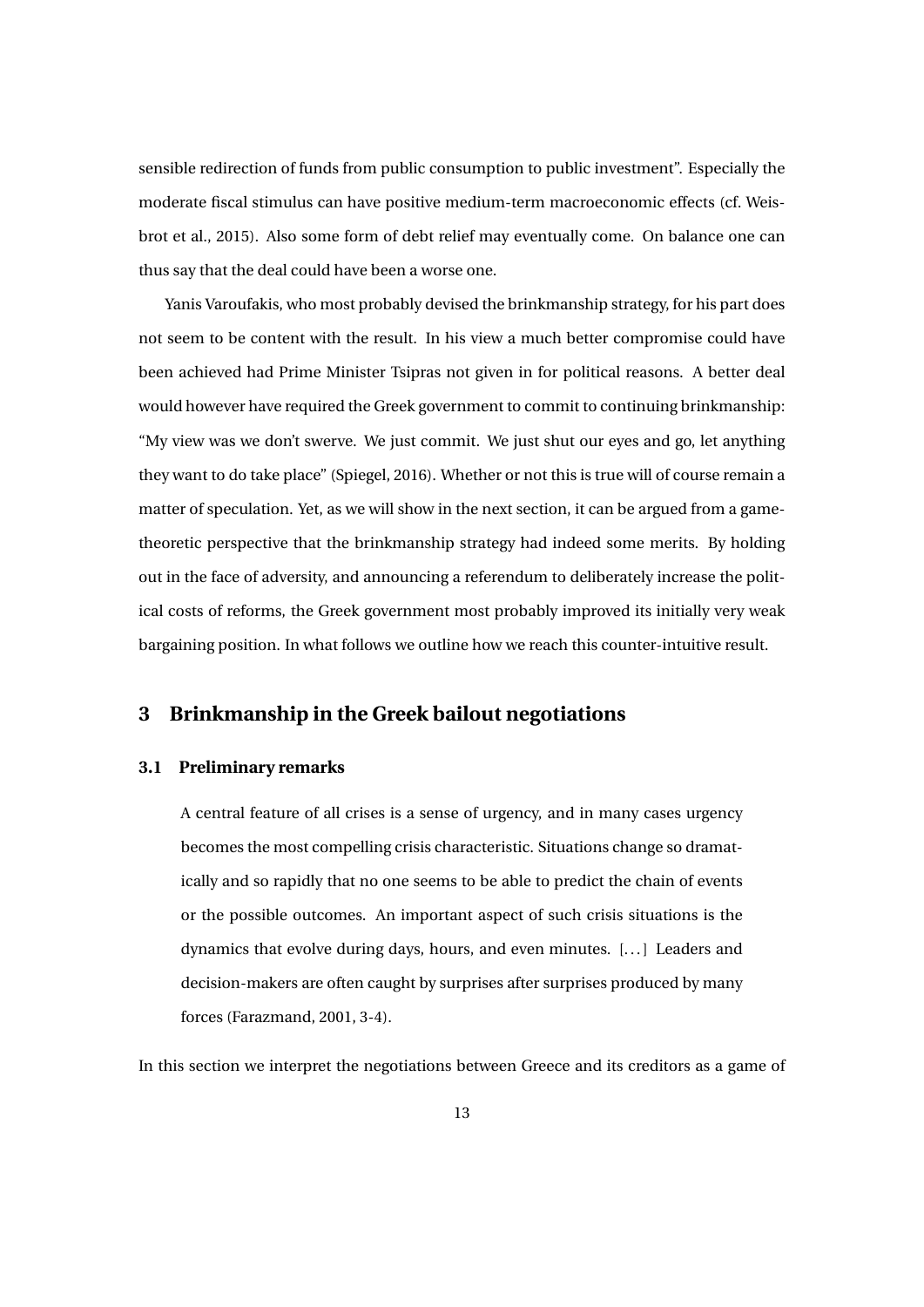reciprocal "'coercive diplomacy," where the objective of the coercer is to induce behavioural change in the coerced; pressure is applied by communicating the own willingness to face disaster. Put differently, we contend that an escalation may serve as a deliberate risk-generation mechanism with ultimately strategic aims (cf. Schelling, 2008, 101). Alexander George defines coercive diplomacy, in a militarized-diplomacy context, as "efforts to persuade an opponent to stop and/or undo an action he is already embarked upon" (George, 1997, 5). It is a response to an encroachment already undertaken and thus different from deterrence, which aims at making sure that an opponent will not undertake an encroachment in the future. In other words, the objective of coercive diplomacy is to persuade the opponent to change course by threatening or actually using some form of force, *viz.*, capability to inflict pain, not to trigger a catastrophic event.

We can most probably safely assume that both the new Greek government and its creditors understand that cohesion of the euro area is both in the collective as well as in the national interest: "Every member of the euro area has a vital interest in ensuring that its partners are meeting the membership requirements—and not just at the point of entry, but continuously" (European Central Bank, 2015b). At the same time, in order to ensure that a country stays in the euro, both the eurozone as well as the country in question need to be at least not worse off in the union: "If there are parts of the euro area that are worse off inside the Union, doubts may grow about whether they might ultimately have to leave" (European Central Bank, 2014). Certainly, if the euro area were a full-fledged economic and fiscal union, it would be much more capable of absorbing asymmetric shocks than it is in its current shape. Yet as things stand, the very incompleteness of the monetary union in conjunction with great differences in national shock-absorption capabilities challenge the notion that the euro is irrevocable in all member states (cf. Fidrmuc, 2015).

Seen from a game-theoretic perspective, the ambiguity surrounding the permanence of euro membership means that both a coordinated as well as an unplanned and thus potentially disastrous exit from the euro is a possibility rational actors should take into account.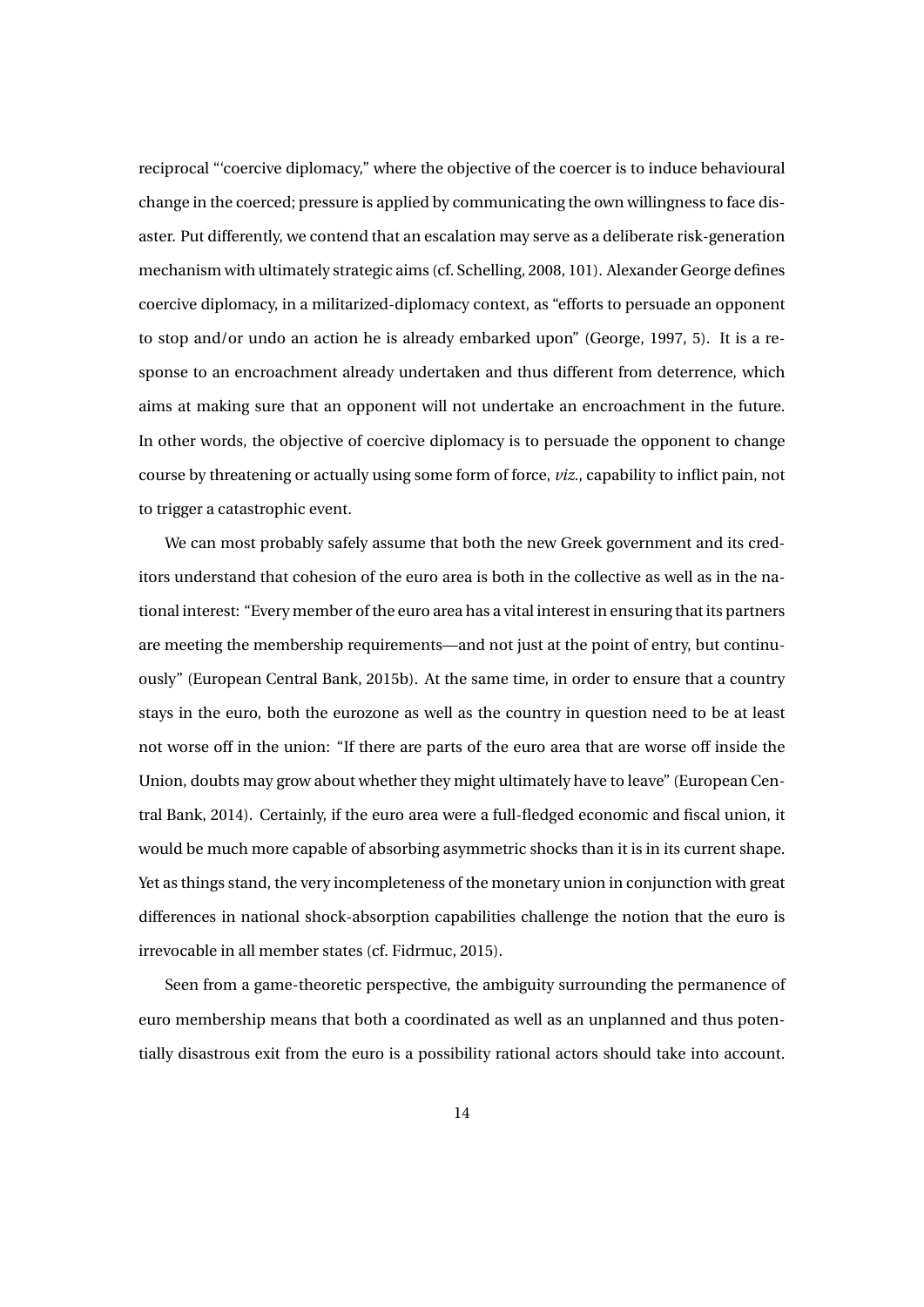This in turn means that countries with better shock absorption capabilities as well as less capable countries in need of support can strategically employ the explicit or implicit threat of a euro exit as long as they share a political interest in keeping the eurozone intact. Yet whereas the announcement of a euro exit means the initiation of *certain* disaster, a country, or group of countries, can also try to increase the own bargaining power by exposing everyone to a moderate *risk* of a mutual disaster. According to Schelling one can initiate such risk "if the other party's compliance is feasible within a short enough period to keep the cumulative risk within tolerable bounds" (Schelling, 2008, 91, with emphasis).

We now contend, first, that deliberately running a moderate but increasing risk of an accidental euro exit can be interpreted as a key component of the new Greek leadership's strategy. In our interpretation the Greek government deliberately led the country into a phase of uncertainty regarding its future in the eurozone by remaining obstinate when capital was fleeing the country and a slow-motion bank run was taking place. Instead of soothing spirits it further unnerved creditors, investors and other concerned actors by signalising its willingness to let things develop further into what almost everyone saw as the wrong direction. Early remarks of the Greek ex-Finance Minister Yanis Varoufakis indeed seem to imply that this was right from the start of the negotiations the Greek negotiators' game plan:

The only thing you can really do is negotiate with the rest of Europe [. . . ]. But to negotiate, to be taken seriously, you have to have a credible threat. *You have to be prepared to blow the whole thing up, simply by being intransigent if you are not taken seriously.* So, this is my recommendation: Prepare for a very tough, very painful, potentially explosive negotiation (Nasiripour, 2015, emphasis added).

The credible threat in this case was not to exit the eurozone in an orderly fashion but the risk of not being able to change course before going over the brink.

We contend, second, that brinkmanship generated a credible threat, despite the fact that Greece did most probably not constitute a systemic risk to the eurozone, but because a Graccident could have painful *political* consequences; its fallout could negatively affect European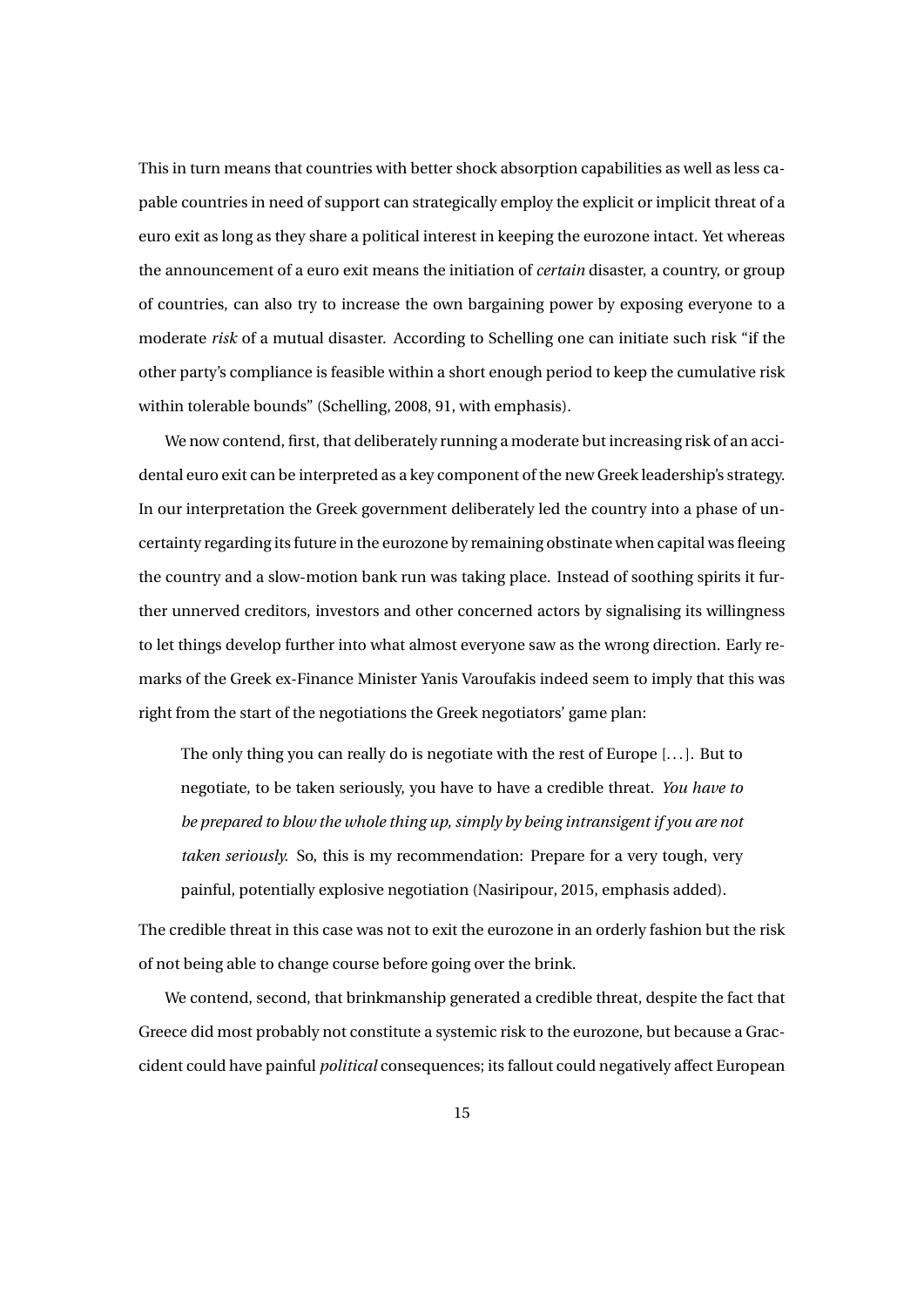governments by further increasing political polarization. The importance national and international media gave to the negotiations and their outcomes was certainly not something the creditors liked. We suspect that especially the German grand coalition was quite sensitive to unforeseen voter shifts towards both the left and the right end of the political spectrum.

We contend, third, that the commitment of Greece's new government to its radical course may well have been more tactical than ideological. Whereas Varoufakis seems to have devised the brinkmanship strategy in order to negotiate austerity away, and while it is true that Tsipras had promised to put an end to austerity in his 2014/5 election campaign as well as to cancel unpopular measures like the consolidated tax on property ownership (ENFIA), one should not discount *a priori* that Tsipras was not prepared to soft-pedal after becoming prime minister. Yet, in order to cut down on his promises, he would need to come back to Greece from the bailout negotiations with a package deal having in it enough to show to the voters in return. In any case, during the negotiations the grandiose campaign pledges worked as a commitment device: Every deviation by the Greek leadership from them would be perceived as a humiliation; in a deal the Greek leadership would then demand some form of compensation, for instance lower budget surplus targets, a stimulus package from the EU commission or—ideally—debt relief.

In what follows we argue that one can both consistently interpret the course of events summarized in the previous section in line with the theme that the strategic calculus of the Greek negotiators combined running the risk of a Graccident with a strategy of increasing the political costs of reforms in order to force the creditors to offer whatever concessions could be realized. We thus militate against the view held by some that the Greek government did *not* have a strategy; the fact that "[t]he Greek red lines—the points of principle on which this government refuses to budge—on labour rights, against cuts in poverty-level pensions and fire-sale privatizations—have been in plain view from day one" (Galbraith, 2015) does not at all mean that the Greek leadership was not prepared to compromise. Yet the claim to have unmovable red lines needs to be backed up with something real—perhaps a referendum?—if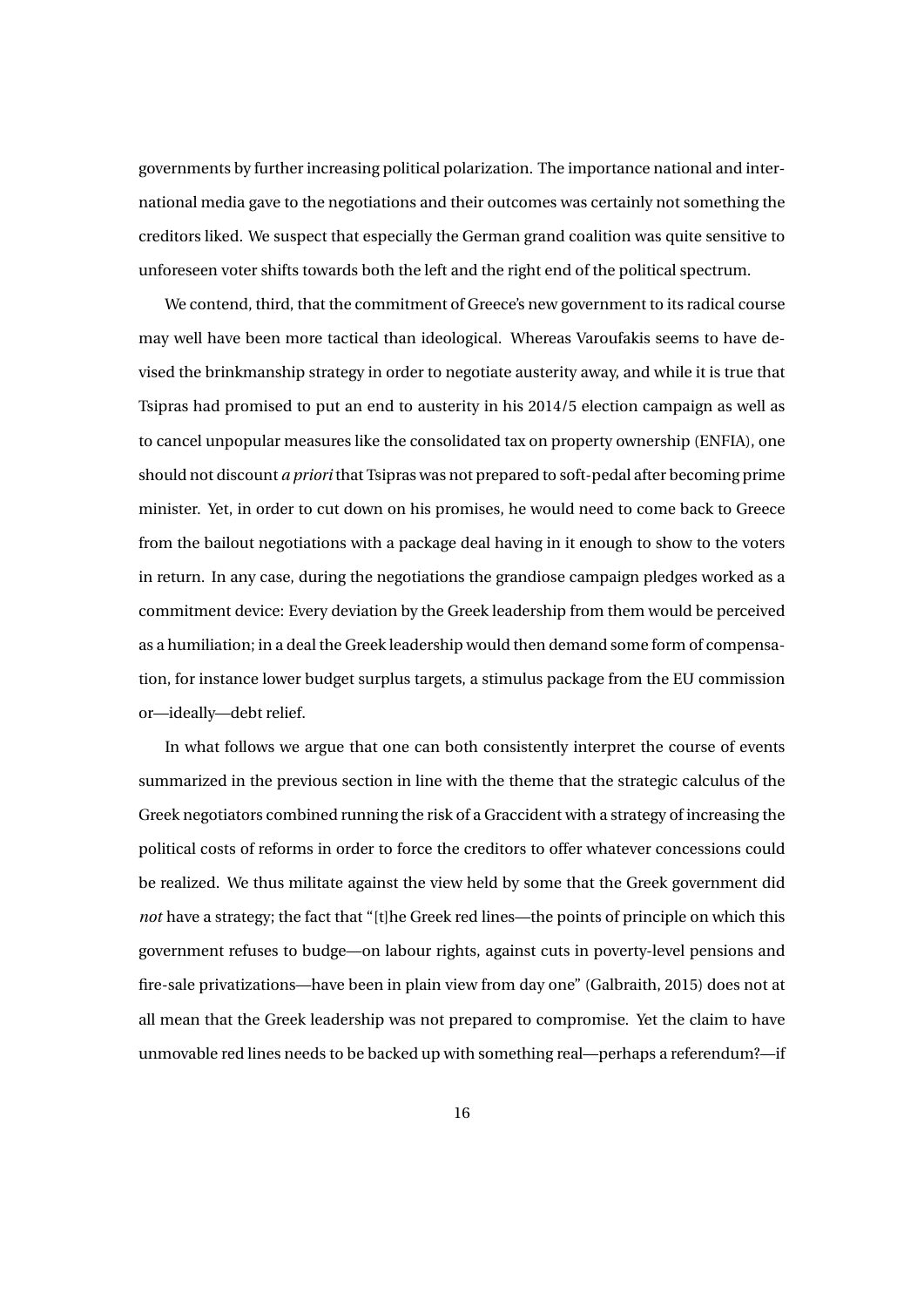it is to be credible, otherwise it is just cheap talk.

We also militate against the view that the Greek negotiators came to a gunfight armed only with a knife—that is to say they had the wrong strategy for the right purpose. Observers of the negotiations holding this view argue that Greece did in fact play the brinkmanship card yet did not, for some reason, understand that the game was over before it began, since it could only credibly threaten with a default as long as it had a large enough primary surplus to pay for domestic public expenditures (Kaletsky, 2015). We argue that there is a difference between threatening openly to default and running the deliberate risk of an accidental euro exit, with all the disastrous (political) consequences this would entail for all sides.

Last but not least we are completely unconvinced that the Greek government not only had a rational strategy but in fact enjoyed an extremely strong bargaining position because it had the "diabolical plan B" (Bershidsky, 2015) of "escalating tensions between the country and its creditors" for the purpose of "driving up the costs [. . . ] for the other side, by allowing capital flight by its citizens" in order to maximise euro-denominated TARGET2 claims vis-àvis the BoG. According to some observers, Greece, having this ace up its sleeve, was allegedly be able "to secure a far more favourable outcome—including increased financial assistance and reduced reform requirements—than it could have gained at any point in the past" (Sinn, 2015; cf. Moro, 2014, S19ff.).<sup>5</sup> We instead share the view of Karl Whelan that, even if the exact effects of a hypothetical euro breakup for European central banks are still open to dispute, the risks for German citizens due to the TARGET2 balance were most probably low (Whelan, 2014).

In our interpretation both sides tried to coerce the other to change course. From the onset of the negotiations the eurozone creditors, on the one hand, clearly perceived that the SYRIZA/ANEL government was back-pedalling on reforms and wanted to make the them change course on this. They also did definitely not want to reward populist campaign pledges with their taxpayers' money. The SYRIZA/ANEL government, on the other hand,—most prob-

<sup>5</sup>TARGET stands for Trans-European Automated Real-time Gross Settlement Express Transfer System.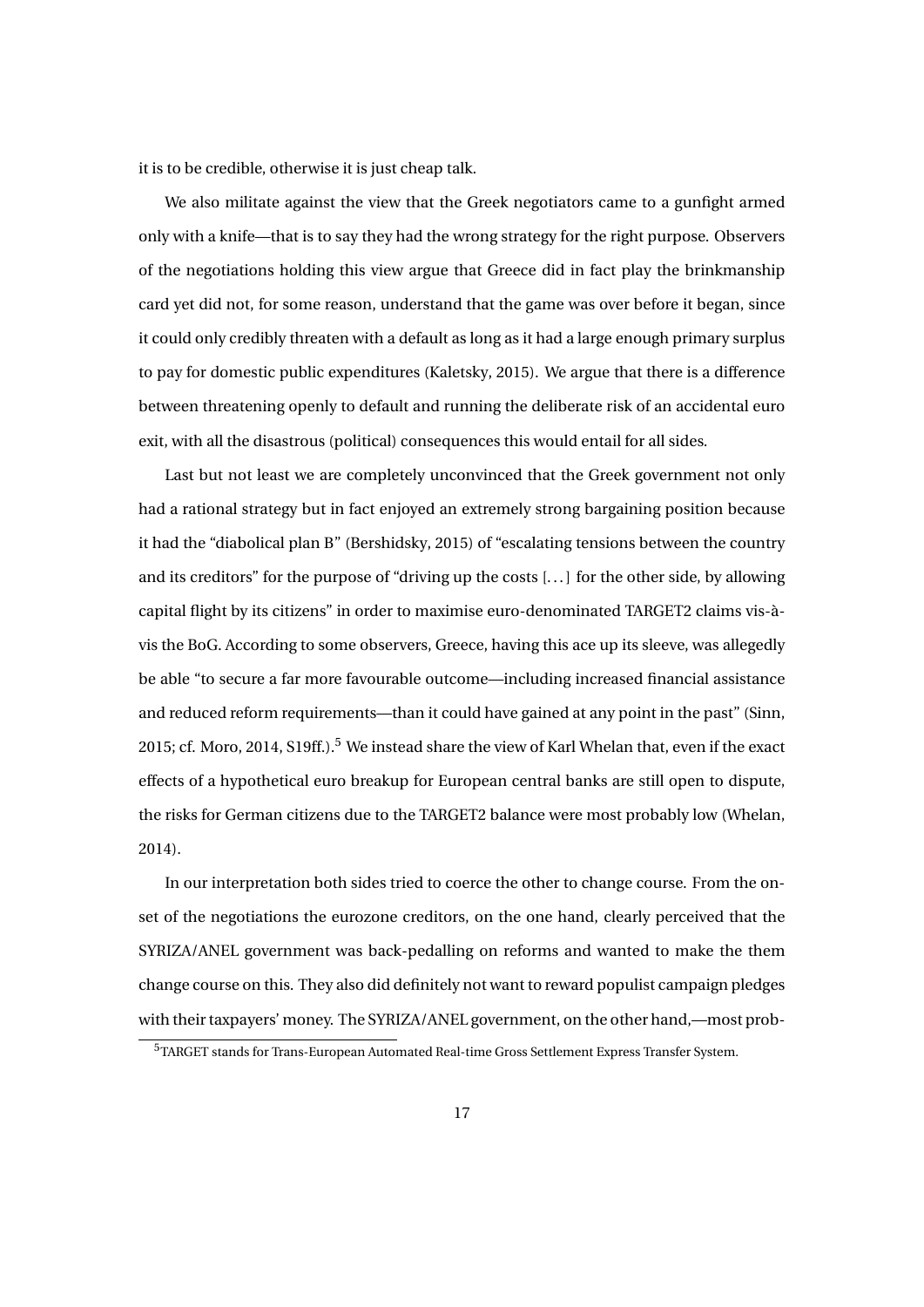ably having already the next elections in mind—needed to get some politically valuable concessions. To reach their objective, they employed the tactic of deliberately increasing the reform costs (as a commitment device) coupled with brinkmanship, *viz.*, "the tactic of deliberately letting the situation get somewhat out of hand," (Schelling, 1980, 200) in order to make it more intolerable to the other side and force its accommodation: "It means harassing and intimidating an adversary by exposing him to a shared risk, or deterring him by showing that if he makes a contrary move he may disturb us so that we slip over the brink whether we want to or not, carrying him with us" (ibid.).

#### **3.2 The game**

In this subsection we explore this theme by help of a sequential asymmetric-information game with two players, the creditor countries and institutions (henceforth the eurozone player), on the one side, versus the Greek government (henceforth Greece player) on the other side. Of course this model is not supposed to fully reflect the complexity of the bargaining situation during the Greek bailout negotiations, but it can still offer some insights into how the actors' grand strategies perhaps looked like. Table 1 shows the variables; the sets of players, strategies and payoffs are self-explanatory. The game tree, decomposed in two halves for the convenience of the reader, is shown in Figures 1 and 2. We are searching for subgame-perfect Nash equilibria.

The game tree tells the following story: The eurozone player *E* and the Greece player *G* face negotiations about a bailout for the latter. For *G*, implementing economic and structural reforms, exiting in an orderly fashion from the eurozone to avoid reforms, crashing out of the eurozone in a chaotic fashion and holding out to deliberately generate the risk of an accident are all painful options. Yet running the risk of a Graccident allows *G* to hold out for a better deal by rejecting the terms of an initial bailout. The game begins by *E* choosing between offering *G* a package deal (financial assistance combined with conditionality). If *E* chooses not to offer *G* a bailout, and the latter does not hold out for a better deal, *G* must conclude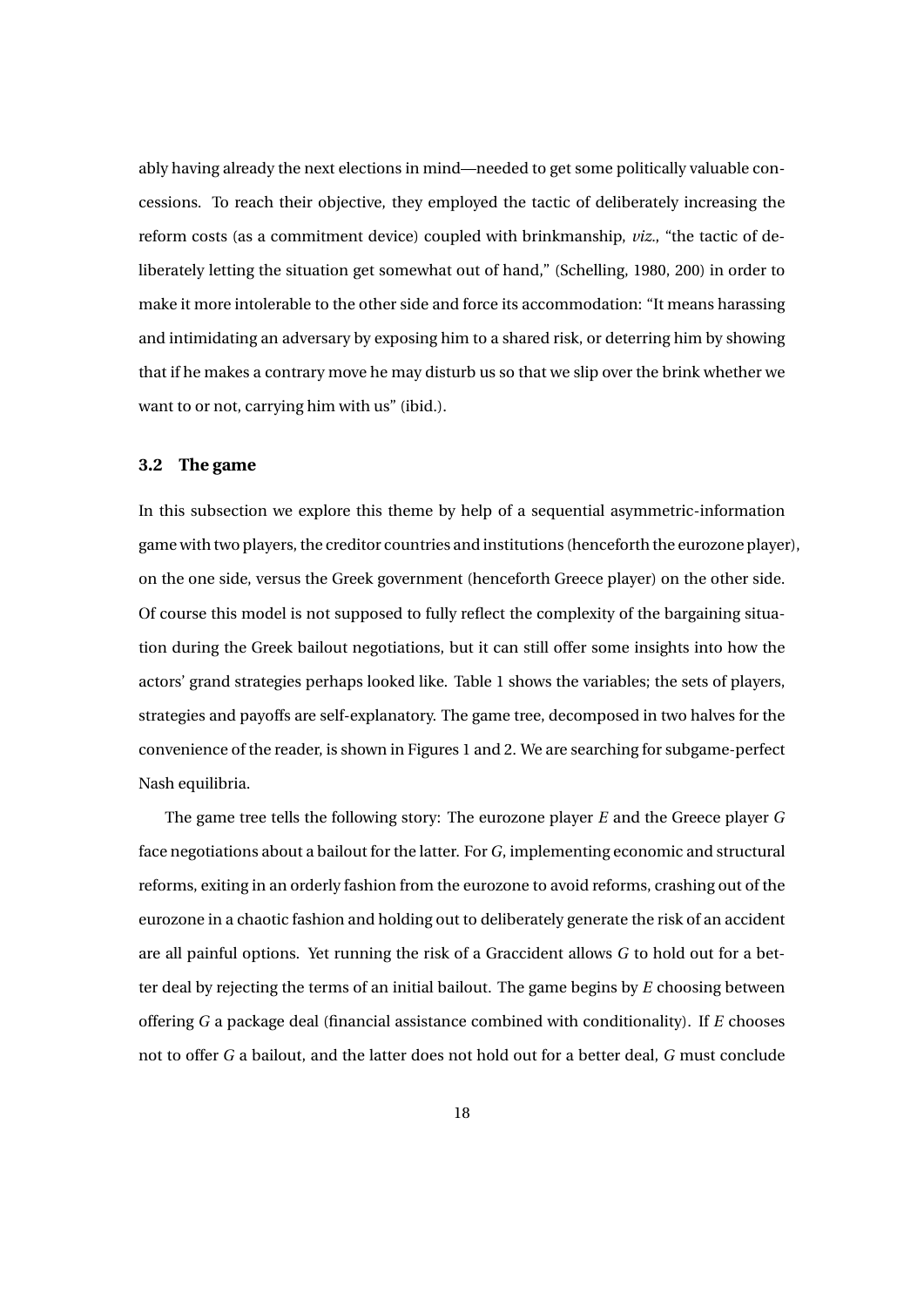the game by choosing between either exiting the eurozone, which is costly to both players, or implementing reforms that will enable it to stand on the own feet financially. In this case *G* must bear the (political-economic) costs of structural and public sector reforms; the latter are politically especially costly.<sup>6</sup> This choice is the same for *G* if a bailout offer was made but rejected and *G* does not hold out. If a bailout offer was made and immediately accepted, *G* gets a positive payoff in the form of politically relevant benefits—think of increased popularity for having secured concessions—like credible promises of future debt relief, which can be exploited domestically. However, the benefits of a bailout will invariably be reduced by the political costs of the structural and public sector reforms, *R*, demanded in return. In accordance with the dictum that "[r]elations between the euro zone and Greece are defined in terms of the "concessions" each has screwed out of the other" (My big fact Greek divorce, 2015), we assume that any concessions to *G* (*V*<sup>1</sup> at this stage of the game) are being perceived as politically costly by the eurozone player.

If *G* chooses to hold out a different subgame develops. Holding out means that a later reform may become much more costly. To reflect this, we introduce a variable *D* that expresses the severity of the negative consequences caused by delaying a resolution of the impasse think of capital flight and closed banks, reduced short-term growth prospects, etc.—, which of course translate into political costs for *G* but also increase the amount of resources that need to be redistributed from *E* to *G* in case of a bailout agreement. Holding out does moreover mean that implementing reforms may become even more costly if the population rejects them. In order to reflect this, we introduce a move by nature which determines whether reforms are politically feasibly and thus not costly  $(L = 0$  with a probability *h*), or rejected by the population ( $L > C_G^X - R$  with the probability  $1 - h$ ). The first outcome is meant to capture the effect of the Greek leadership losing the referendum in the model, the second outcome is

<sup>&</sup>lt;sup>6</sup>Although discontent with the public sector is widespread in Greece, "Greek people also have a tradition of opposing reforms, even mild ones" (OECD, 2010, 19). At least a part of the explanation is that public sector recruitment has long been a way to satisfy clients and to scoop up voters in Greece. For more on clientelism and public sector reform see Spanou (2008).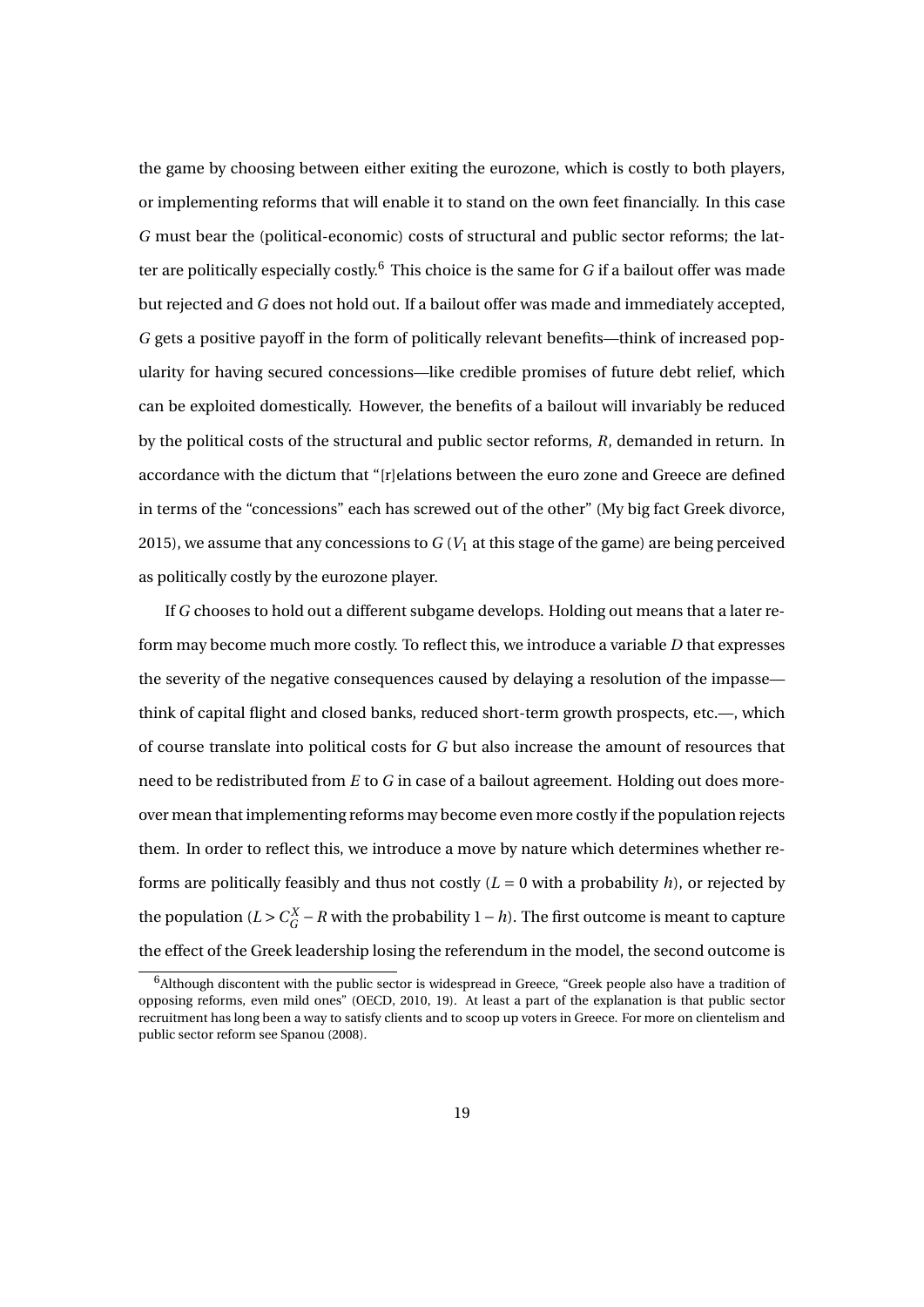meant to capture the effect of winning the referendum.<sup>7</sup>

In each of these two cases the game continues with the commitment subgame. The first move here is made by *N* who decides with a probability *q* the type of *G*: The tough type of *G* is firm in its commitment; if this is so, *G* can deliberately run the risk of a Graccident in order to extract concessions from  $E$ . The probability  $q$  is known to both players; yet the type of *G* is private information and only known to the Greece player. The true state of the world after the initial act of nature is thus unknown to the eurozone player, who has to move next and decide on whether it offers *G* a bailout or not. Commitment to brinkmanship works the following way: It rules out the option for the Greece player to respond to the move of *E* by avoiding the risk of a Graccident. The game thus reflects the strategic case that "when both parties abhor collision the advantage goes often to the one who arranges the status quo in his favour and leaves to the other side the "last clear chance" to stop or turn aside" (Schelling,  $2008, 44$ ).<sup>8</sup>

If no bailout is being offered by *E*, a committed Greece player cannot but run the risk of a Graccident. If that event occurs, both players will be burdened with the costs of a chaotic Greek exit. If no such thing occurs, *G* can choose to implement those painful economic and structural reforms needed in order to enable it to live within the own means; the reform costs are given by *R*; yet these costs are increased by two factors: The costs *D* of holding out, which definitely accrue to *G* if it enters the negotiation game, plus the political fallout from the referendum. The Greece player can alternatively opt for an orderly exit from the monetary union, which would mean certain costs for both players. In contrast to this, a noncommitted

 $7$ We of course assume in our game that the common knowledge assumption holds, that is, that the eurozone player knows the possible moves of the Greece player, one of which is the referendum. Given that such a move was from early on deliberated by the Greek government (see e.g. Barker and Hope, 2015), this assumption is certainly not unrealistic.

<sup>8</sup>Schelling actually illustrates this case with an example from ancient Greek history: "Xenophon understood the principle when, threatened by an attack he had not sought, he placed his Greeks with their backs against an impassable ravine. "I should like the enemy to think it is easy-going in every direction for *him* to retreat." [. . . ] The "last chance" to clear out was left to the enemy when Xenophon had to take the initiative, but denied to himself when he wanted to deter attack, leaving his enemy the choice to attack or retire" (Schelling, 2008, 45). The quote appears to be apocryphal. Schelling is perhaps referring to Xenophon, *Anabasis*, 4.2.11 (Xenophon, 1922, 271).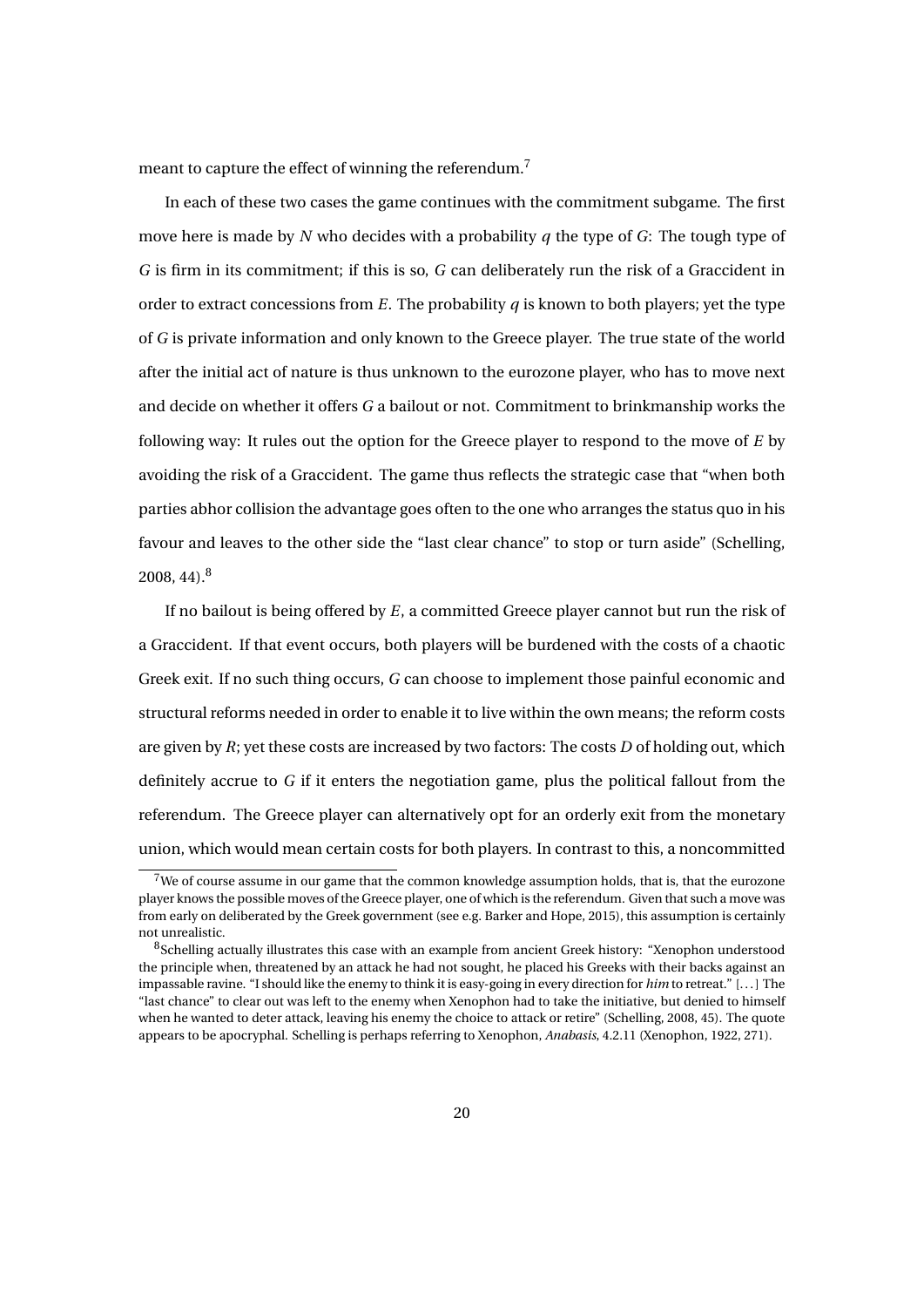Greece player can choose between the Graccident risk and playing safe; this means then the choice between reform and Grexit.

| Table 1: Variables |                                                                                  |
|--------------------|----------------------------------------------------------------------------------|
| Variables          | Description                                                                      |
| $i = G, E$         | Players: Greece $(G)$ , eurozone $(E)$                                           |
| R                  | Costs for G of economic reforms $(R > 0)$                                        |
| D                  | Costs for G of holding out $(D > 0)$                                             |
|                    | Cost increase for G in terms of political fallout from referendum $(L > 0)$      |
| $C_i^X$            | Costs for player <i>i</i> of an ordered Greek exit from the eurozone (Grexit)    |
|                    | $(C_i^X > 0)$                                                                    |
| $C_i^A$            | Costs for player <i>i</i> of a chaotic Greek exit from the eurozone (Graccident) |
|                    | $(C_i^A > 0)$                                                                    |
| р                  | Probability of a Graccident ( $0 < p < 1$ )                                      |
| q                  | Probability of a successful commitment $(0 < q < 1)$                             |
| h                  | Probability of significant costs of delayed reforms $(0 < h < 1)$                |
| $V_1$              | Payoff of initial bailout offer in terms of concessions that can be exploited    |
|                    | domestically $(V_1 > 0)$                                                         |
| $V_2$              | Payoff of improved bailout offer in terms of concessions that can be ex-         |
|                    | ploited domestically $(V_2 > 0)$                                                 |

In what follows we explore different equilibrium solutions of the model. The conditions (1), (2) and (3) define solutions of the commitment game, which are being anticipated by the Greece player in its solution of the negotiation game. Since a complete solution of the game would be beyond the scope of this paper, we confine the analysis to three cases: The good, the bad and the ugly, as seen from the perspective of the Greece player. We will not only show that non-empty sets of equilibrium parameters exist, but also that these cases are not unrealistic. Put differently, we show that the actions of the Greek government can be explained by assuming that it followed a strategy aimed at holding out for a better deal.

We restrict the parameter space to such constellations that fulfil certain conditions: First of all, we assume  $R + L > C_G^X > R$ , which simply means for the Greece player delayed reforms are worse than an immediate Grexit and the latter worse than immediate reforms. We also assume  $V_2 - R - L > -C_G^X$ , which means that an improved bailout offer by *E* must ensure that *G* remains in the eurozone, even given the negative effects of holding out for the improved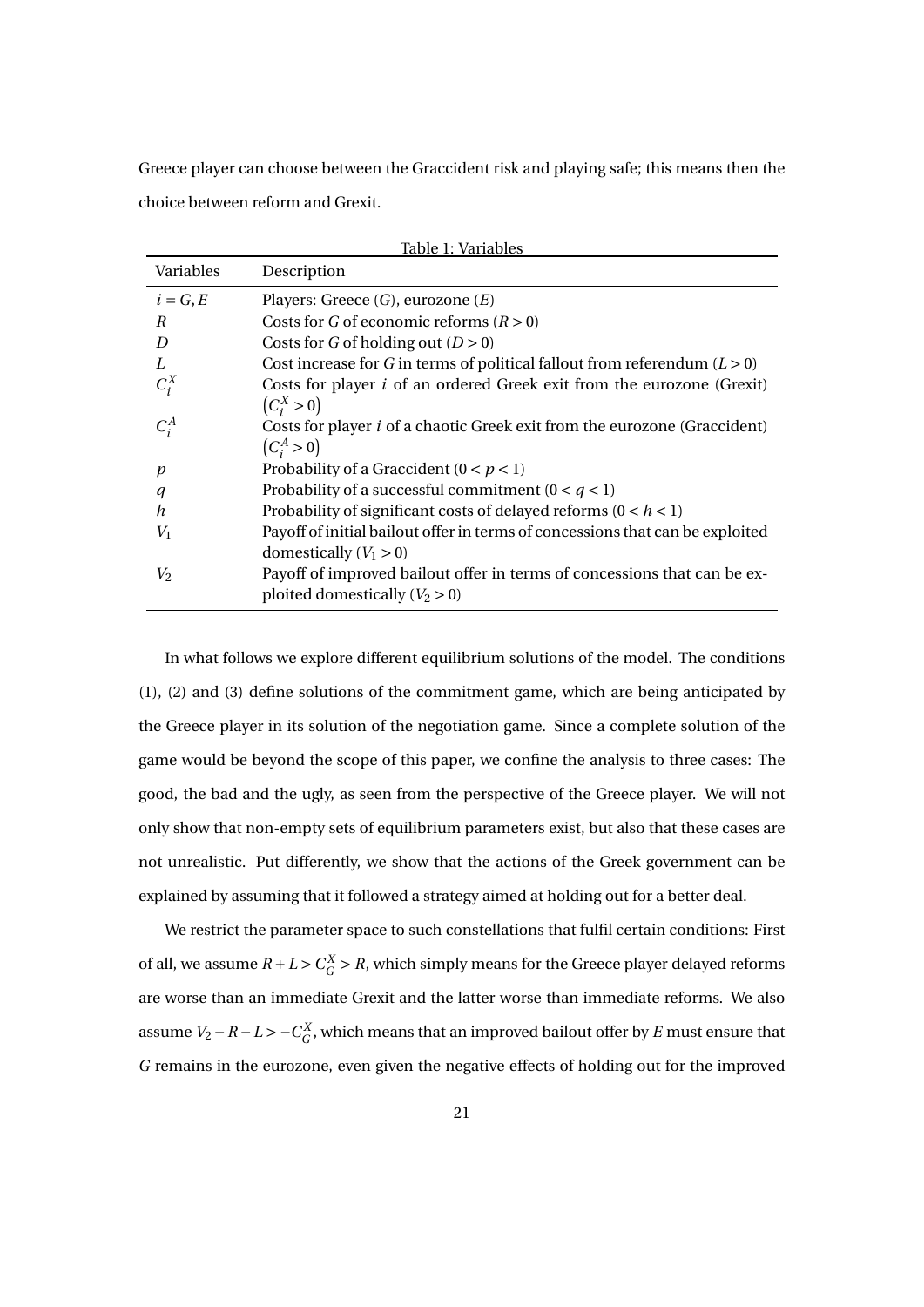Figure 1: Game tree of the negotiation game



Figure 2: Game tree of the commitment game

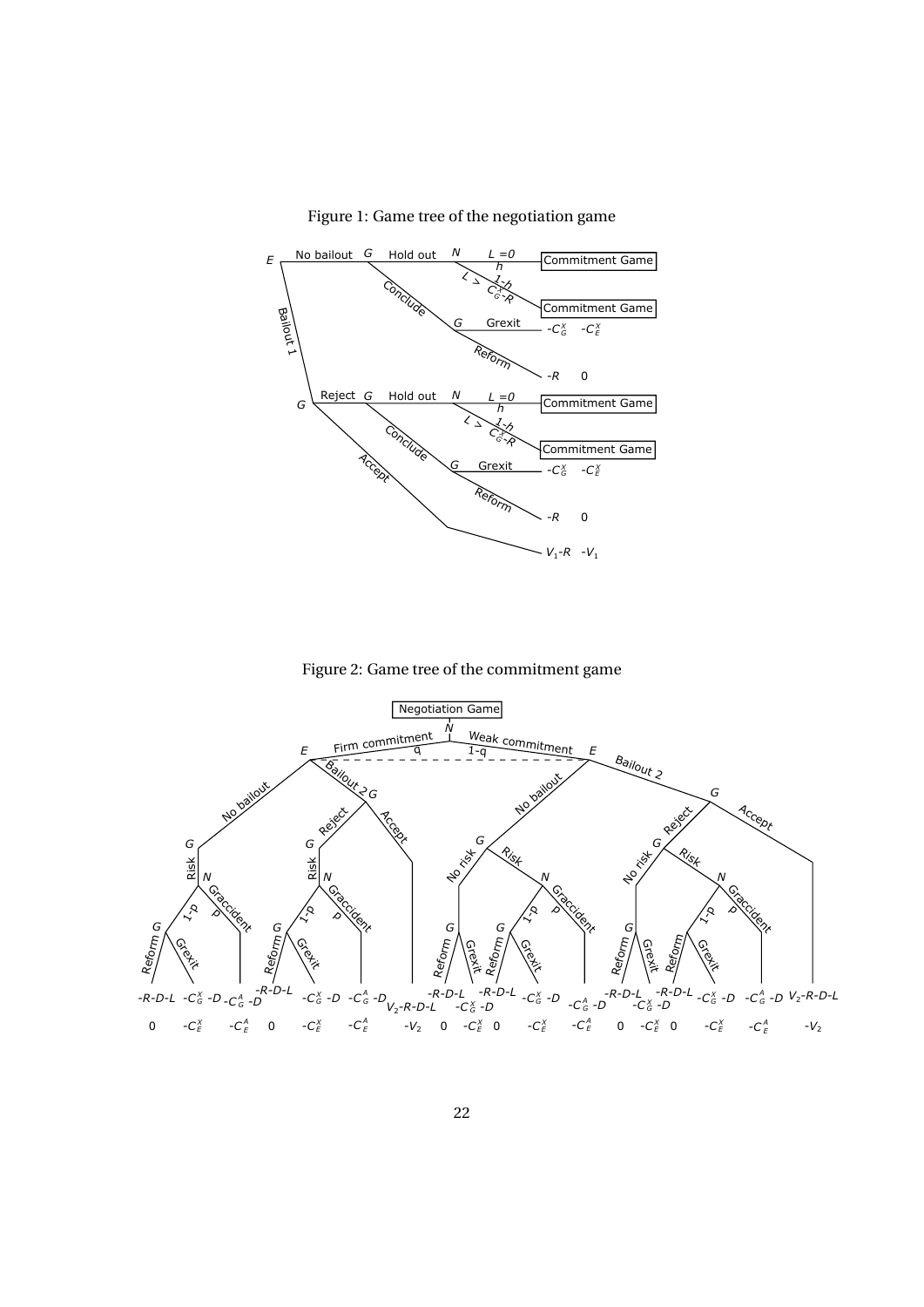bailout package  $V_2$ .<sup>9</sup>

#### **3.3 Case I: The good**

This is the case of high risk costs that the Greece player is firmly committed, relative to bailout costs *V*2. It is defined by the equilibrium condition

$$
V_2 < pqC_E^A < C_E^X + pq\left(C_E^A - C_E^X\right). \tag{1}
$$

The term  $pqC_{E}^{A}$  expresses the expected costs caused by the risk that the Greece player could be firmly committed and that therefore a Graccident is likely. The term  $C_E^X + pq(C_E^A - C_E^X)$ expresses the expected costs for *E* if it encounters the Greece player for which  $L > C_G^X - R$  in the commitment game. Note that in this case (and the other two cases) if  $L = 0$  the Greece player would prefer implementing reforms over Grexit. It would then never get a secondround offer  $V_2$  as long as the costs associated with this for the eurozone player exceed the risk costs.

In case I the Graccident risk is so high relative to the value  $V_2$  of improved bailout terms that *E* would definitely offer them in the commitment game, independently of the value of *L*; this will of course be anticipated by the Greece player. *G*, solving the game backwards, will choose its strategy by comparing the payoffs of different courses of action. If *G* chooses to hold out for a better deal the payoff will be

$$
\pi_G^D = (1 - h)(V_2 - R - D) + h(V_2 - D - L - R).
$$

If *G* opts against brinkmanship and does not enter the commitment stage, it would immedi-

<sup>&</sup>lt;sup>9</sup>We also assume  $V_2 > D$ ;  $V_2 > L$ ;  $V_2 - L > D$ ;  $C_G^A > R + D + L$  and  $C_G^A > V_2 + R$  to ensure the outcomes of the game are not illogical. For example, the last assumption ensures that for the Greece player a Graccident is the worst possible outcome.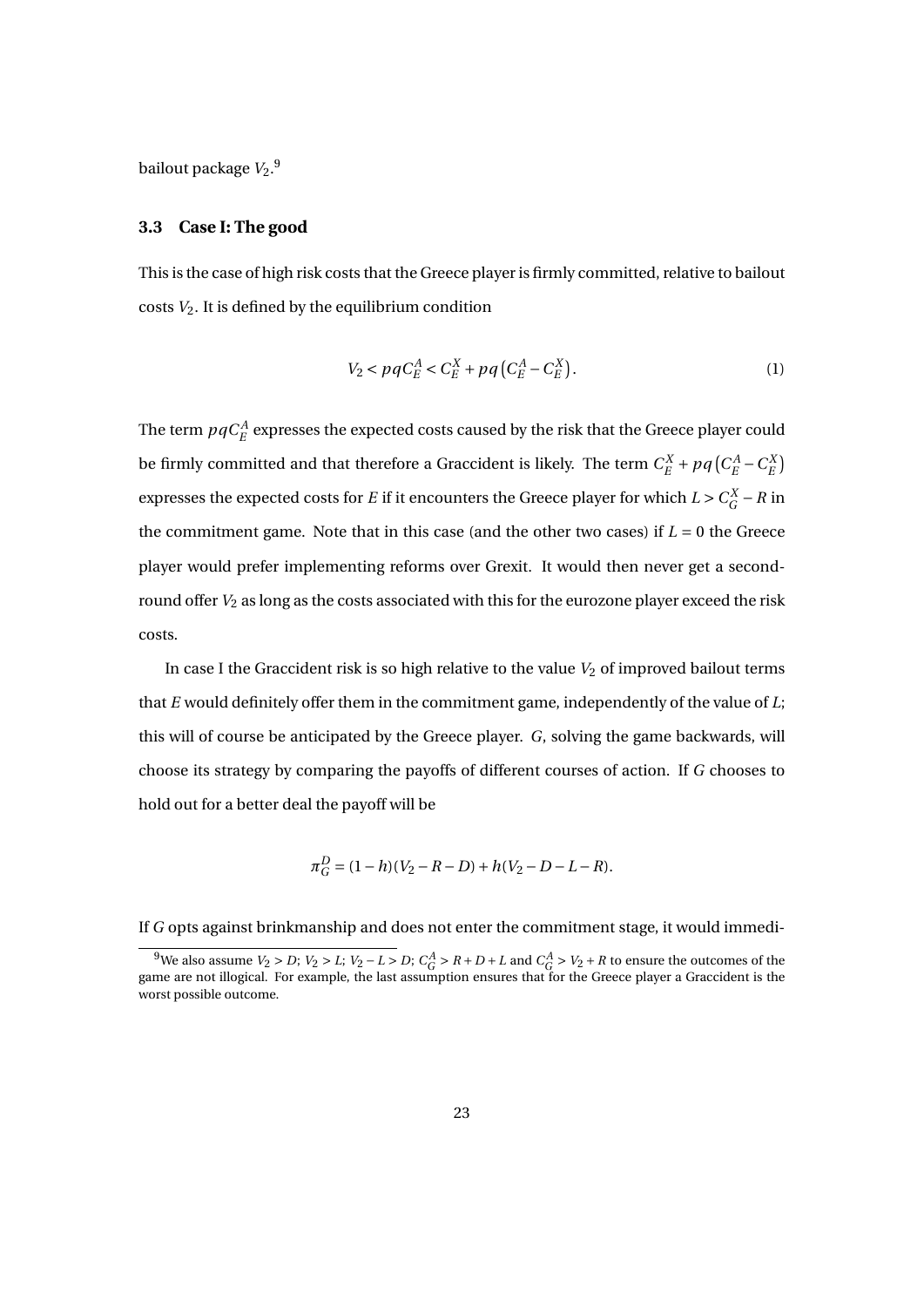ately implement reforms and realize the payoff

$$
\pi_G^{nD} = -R.
$$

For comparison, if *G* does not hold out and *E* would have made an offer  $V_1$  in the negotiation game, the payoff would be  $\pi_G^{ac} = V_1 - R$ . Since we have assumed  $V_2 > D + L$ , holding out is dominant. In this case *G* would accept any bailout offer that fulfils

$$
V_1 > V_2 - D - hL.
$$

At the same time, as long as  $V_1 < V_2$  the eurozone player would already make an initial bailout offer in the negotiation game. This would be the ideal outcome for the Greece player: *E* would make an adequate initial bailout offer, which *G* would accept; there would be no need for brinkmanship and the costs for all actors would be minimal. Such a nice outcome depends of course on the parameters of the game; with different parameters the outcome may change considerably, which leads us to the next case.

#### **3.4 Case II: The bad**

This is the case of low risk costs that the Greece player is firmly committed, relative to bailout costs  $V_2$ . It is defined by the equilibrium condition

$$
pqC_E^A < C_E^X + pq(C_E^A - C_E^X) < V_2.
$$
 (2)

In this case the Greece player is under increased pressure and will shy away from brinkmanship. Regardless of whether *G* is willing to implement reforms, the eurozone player would never make an second bailout offer in the commitment game and also no initial bailout offer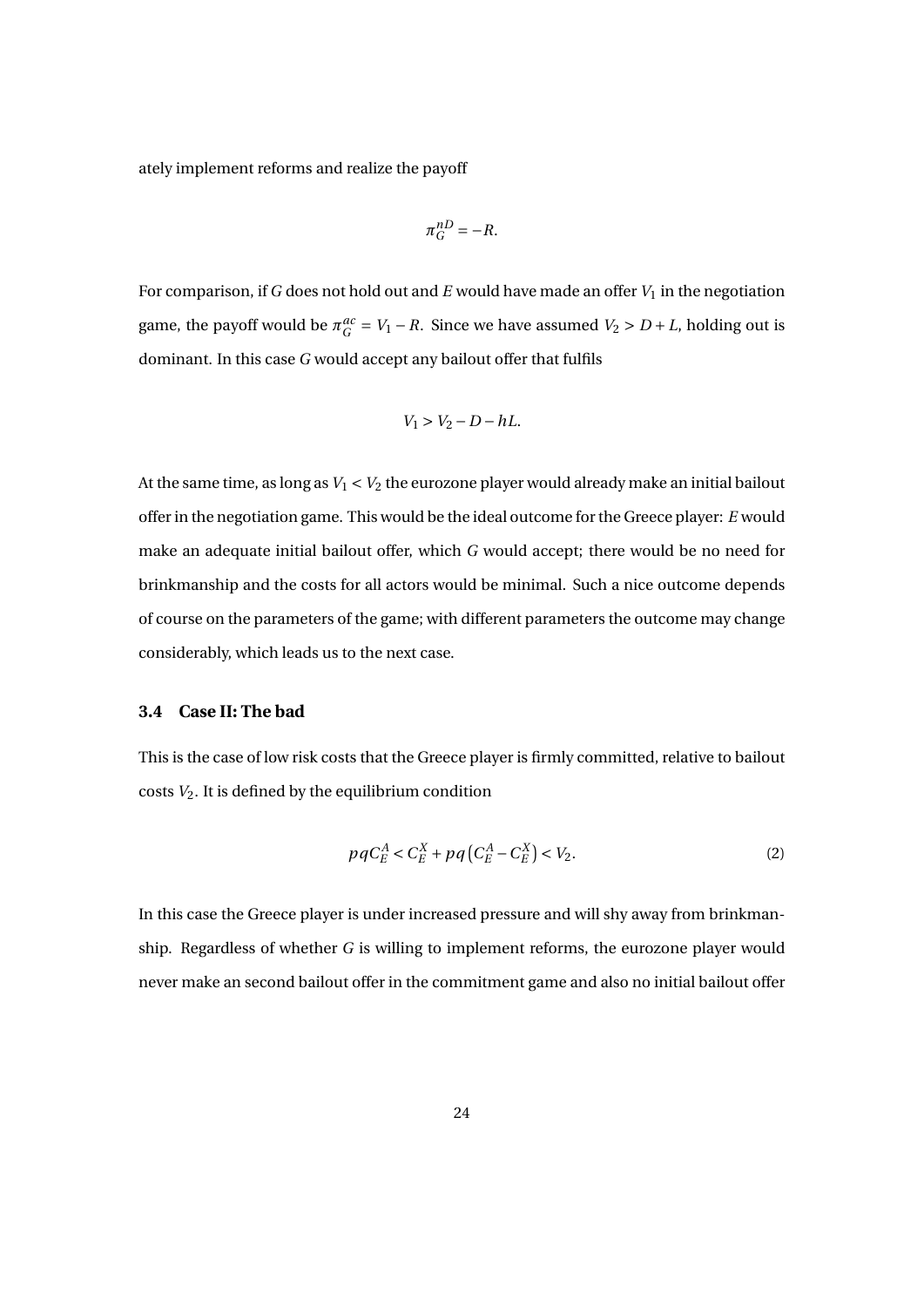in the negotiation game. In that case *G*'s payoff amounts to

$$
\pi_G^D = (1 - h) \{ q \left( p \left( -C_G^A - D \right) + (1 - p)(-R - D) \right) + (1 - q)(-R - D) \}
$$

$$
+ h \{ q \left[ p \left( -C_G^A - D \right) + (1 - p) \left( -C_G^X - D \right) \right] + (1 - q) \left( -C_G^X - D \right) \}
$$

if it nevertheless holds out, and

$$
\pi_G^{nD}=-R
$$

if it opts to comply by choosing reform in the negotiation game. Interestingly, *G* would never opt to hold out since it cannot induce *E* to make an offer and would choose reform anyway. Such an offer would only make sense to  $E$  if  $V_1 < 0$ , which is excluded by our assumptions. If that were possible, we would have an equilibrium in which actually the Greece player would have to transfer resources to the eurozone player in order to avoid being forced out of the eurozone.

In our view this scenario provides a valuable lesson for how the strategy of Greece's creditors may have looked like. Obviously the tactic of increasing the political costs of giving further support to an unruly Greek government, or taking the position that the fallout from a Graccident would be manageable, is a rational thing to do in the negotiation stage of the game: The Greek leadership would be forced to bow to the inevitable and implement reforms without further ado. Perhaps the expectation that an outcome like this could be achieved induced the eurozone to take a hard line. But it seems the game played out much more messily, as in the next case.

#### **3.5 Case III: The ugly**

This is the case where the costs of the second bailout  $V_2$  are higher than the costs of the risk that the Greece player could stumble into a Graccident, yet lower than the costs *E* faces when nature reveals that reforms are especially costly for *G*, which was exactly what happened in the Greek referendum. Under these circumstances things get really ugly. Case III is defined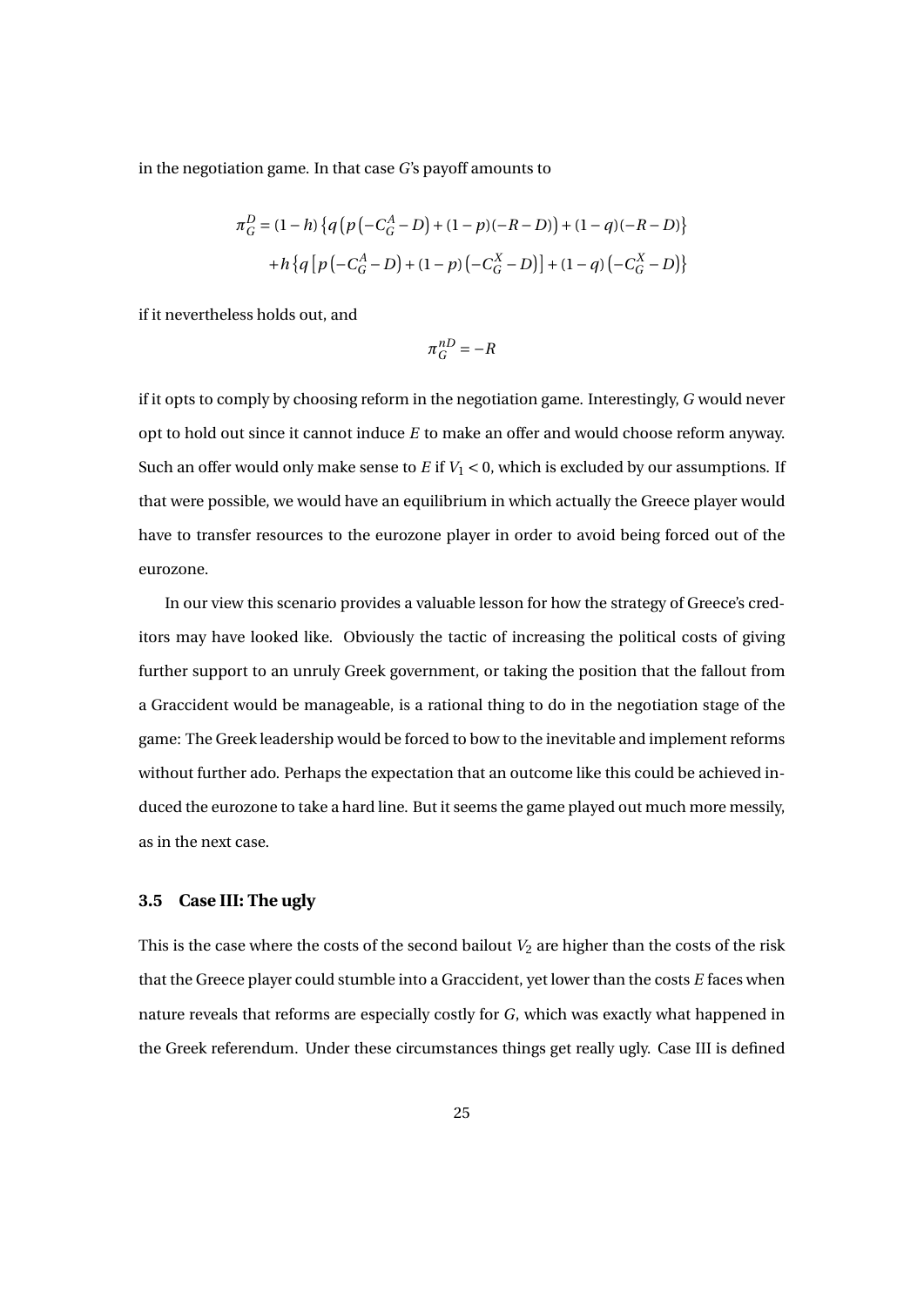by the equilibrium condition

$$
pqC_E^A < V_2 < C_E^X + pq\left(C_E^A - C_E^X\right). \tag{3}
$$

In this case the equilibrium of the game is that *G* holds out for a better deal and *E* does not make an adequate initial offer *V*1, despite the fact that both players would be better off by finding an agreement during the negotiation game and thus avoiding the commitment stage altogether. The intuition behind this result is that both players bet on the value of *L*: The Greece player, on the one hand, makes a wager that *L* will be high, that is, that the implementation of reforms will be even harder after holding out, which should of course be taken into account by a rational eurozone player; the eurozone player, on the other hand, makes a wager that *L* will be low and that therefore no need to accommodate the demands of *G* will arise.

In Case III, if *L* = 0 (*viz.*, the Greek leadership loses the referendum), which happens with the probability  $h$ ,  $E$  would not make an offer  $V_2$ . The reason for this is that, due to the condition  $R + L > C_G^X > R$ , the Greece player would then prefer to implement reforms over exiting the eurozone. If however *L* turns out as high (*viz.*, the Greek leadership wins the referendum), which happens with the probability 1−*h*, *E* would come up with a better deal. Since, by assumption,  $V_2 > R + L - C_G^X$  this offer would definitely be accepted by *G*.

Faced with the choice between holding out or not *G* will compare the payoffs of both strategies, solving the game by backwards induction. If *G* choses to hold out for  $V_2$  the payoff is

$$
\pi_G^D = (1-h)\left\{q\left[p\left(-C_G^A - D\right) + (1-p)(-D-R)\right] + (1-q)(-D-R)\right\} + h(V_2 - D - L - R).
$$

If *G* choses not to hold out for  $V_2$  the payoff is

$$
\pi_G^{nD} = -R.
$$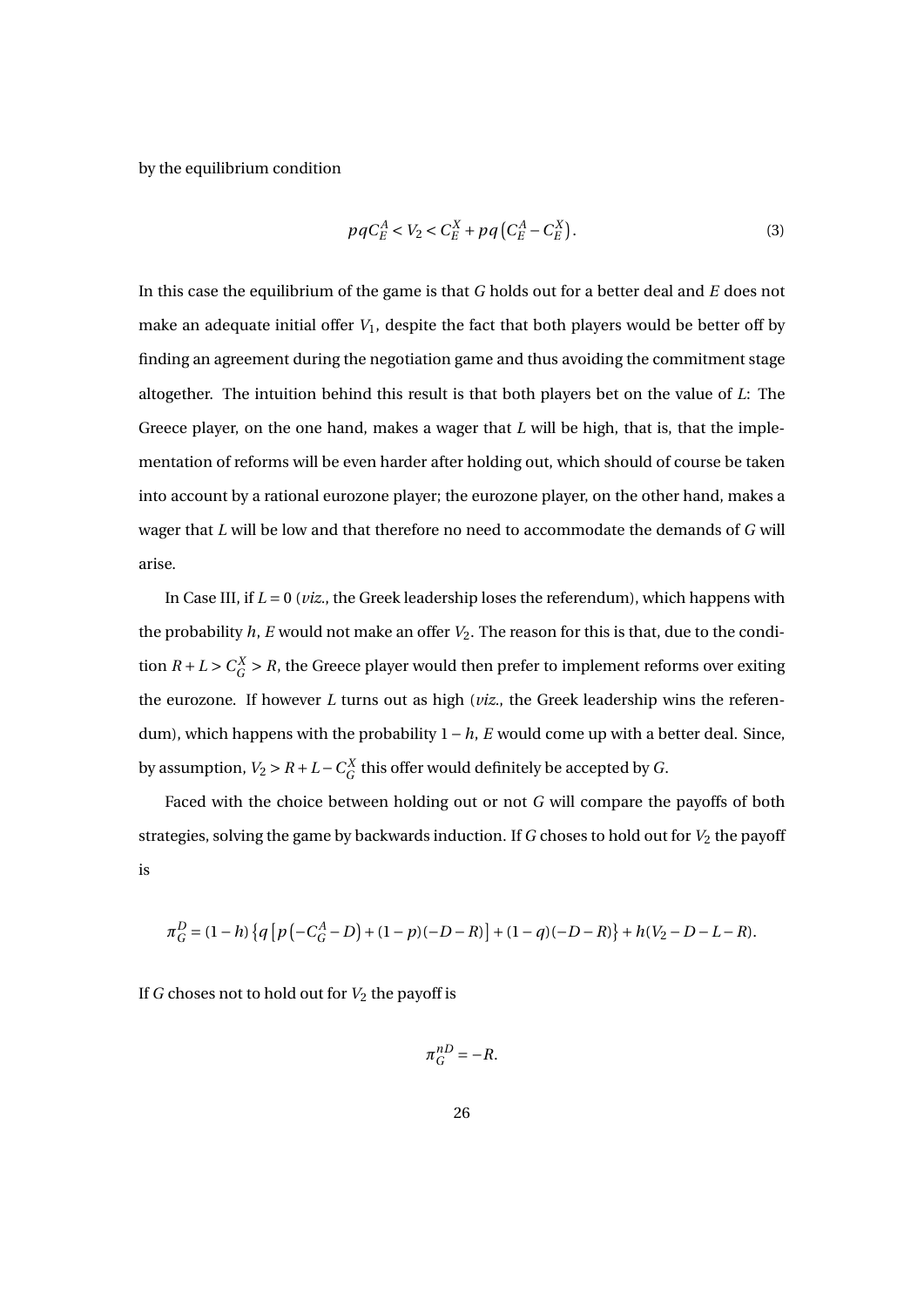For comparison, if the eurozone player made an offer *V*<sup>1</sup> and *G* accepted immediately its payoff would be given by

$$
\pi_G^{ac} = V_1 - R.
$$

*G* will only hold out for a better deal (if it did not receive an initial offer *V*<sub>1</sub>) as long as  $\pi_G^D$  >  $\pi_G^{nD}$ . Whether the Greece player prefers the strategy of holding out, thus running the risk to go over the brink, depends on the probabilities of losing the referendum (*h*), the probability that *G* is definitely committed to risk a Graccident (*q*) and the risk associated with it (*p*). The strategy of holding out is preferred if *h* lies either in the interval

$$
\frac{D}{V_2 - L} < h < \frac{C_G^A + D - R}{C_G^A - L - R + V_2} \tag{4}
$$

and *p* and *q* lie in the intervals

$$
0 < q \le \frac{h(L - V_2) + D}{(h - 1)(C_G^A - R)} \quad \text{with} \quad 0 < p < 1 \tag{5}
$$

or

$$
\frac{D - h(V_2 - L)}{(h - 1)\left(C_G^A - R\right)} < q < 1 \qquad \text{with} \qquad 0 < p < \frac{D - h(V_2 - L)}{q(h - 1)\left(C_G^A - R\right)},\tag{6}
$$

or *h* lies in the interval

$$
\frac{C_G^A + D - R}{C_G^A - L - R + V_2} < h < 1 \quad \text{with} \quad 0 < q < 1 \quad \text{and} \quad 0 < p < 1. \tag{7}
$$

Even if the conditions (4)/(5), (4)/(6) or (7) hold, *G* would immediately accept a first bailout offer *V*<sub>1</sub> if  $\pi_G^{ac} > \pi_G^D$ . For this to happen, the first offer basically has to be high enough as to compensate the Greece player for refraining from brinkmanship and thus forgoing a potentially better offer *V*2. All parameter values

$$
V_1 > h \left[ pq \left( C_G^A - R \right) - L + V_2 \right] + pq \left( R - C_G^A \right) - D \tag{8}
$$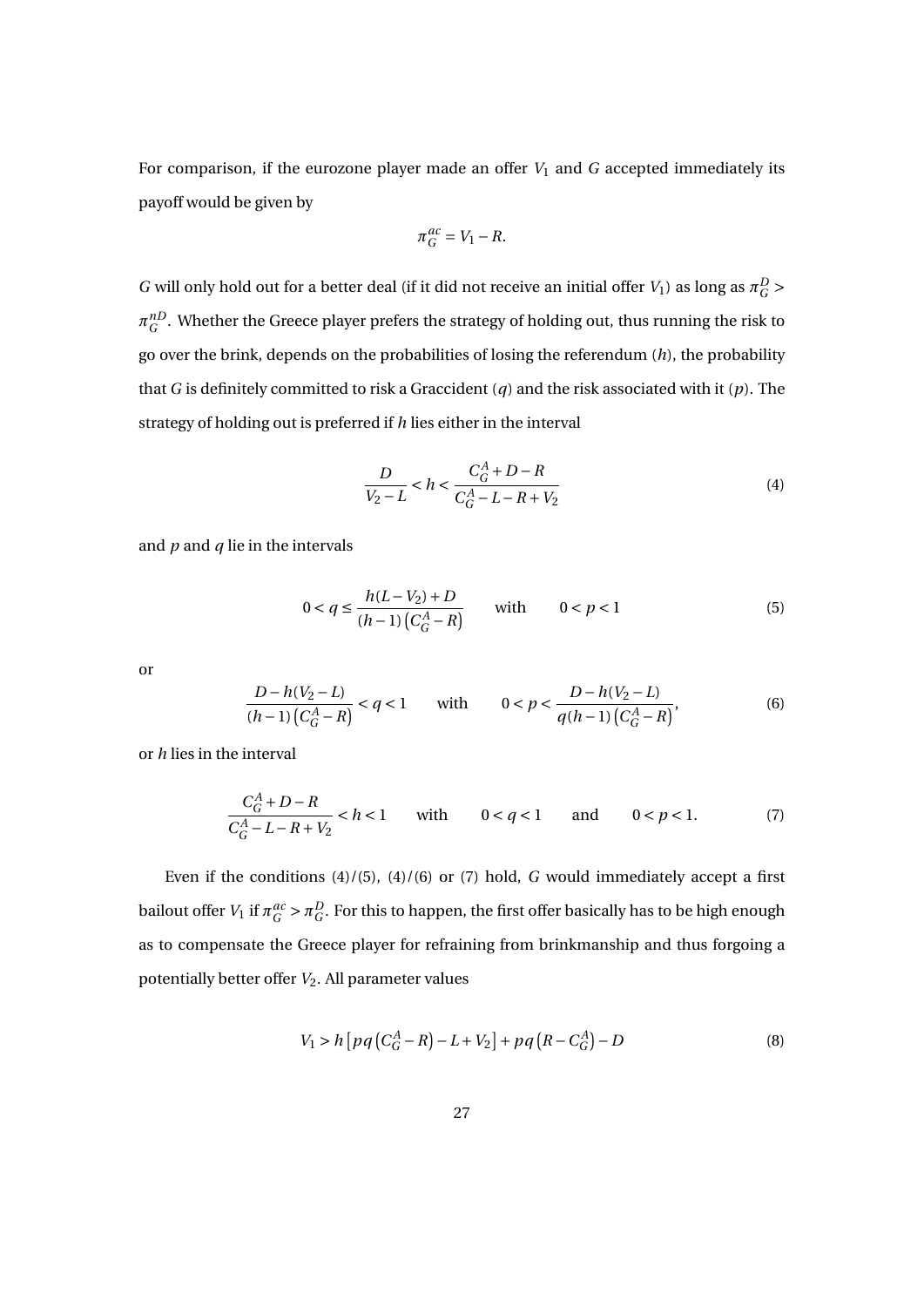meet this condition. Interestingly, even if (8) holds and a mutually acceptable first bailout deal *V*<sup>1</sup> could be struck by the players, there are equilibria where *E* still does not make a such an offer. This happens if

$$
C_E^A < \frac{V_1 - hV_2}{(1 - h)pq},
$$

which means that the Graccident costs for the eurozone player are too low to deter it from entering the commitment stage. This is an important result: Here unnecessarily high costs are being caused by both players' attempts to screw concessions out of the other side. Although the eurozone player has a sufficient willingness to compensate the Greece player for relinquishing brinkmanship, it does not offer an early deal but prefers instead to enter the commitment game, betting that  $L = 0$ , that is, that the referendum shows that *G* will prefer reform over Grexit.

## **4 Discussion**

In this game the probability of a Graccident, *p*, and the probability of successful commitment, *q*, play a crucial role: The higher these probabilities the better is the Greece player's bargaining position; the more *p* and *q* increase, the greater are the chances that the eurozone player makes bailout offers that would otherwise not be made. Of course in the game *p* and *q* are both exogenously given and not choice variables of the Greece player. This notwithstanding a valuable lesson can be drawn: The Greece player has an incentive to act in a manner that *p* and *q* are high because this increases his bargaining power whereas the eurozone player has an incentive to keep both probabilities low.

In our interpretation, the actions of the creditors and Greek government in the months before the new bailout deal of July 2015 are consistent with this pattern. The Greek government, on the one side, by deliberately delaying to introduce capital controls and thus exposing the banking system to the risk of a sudden stop, tried to force the creditors' hand on making an acceptable third bailout offer; the creditor countries and the European Commis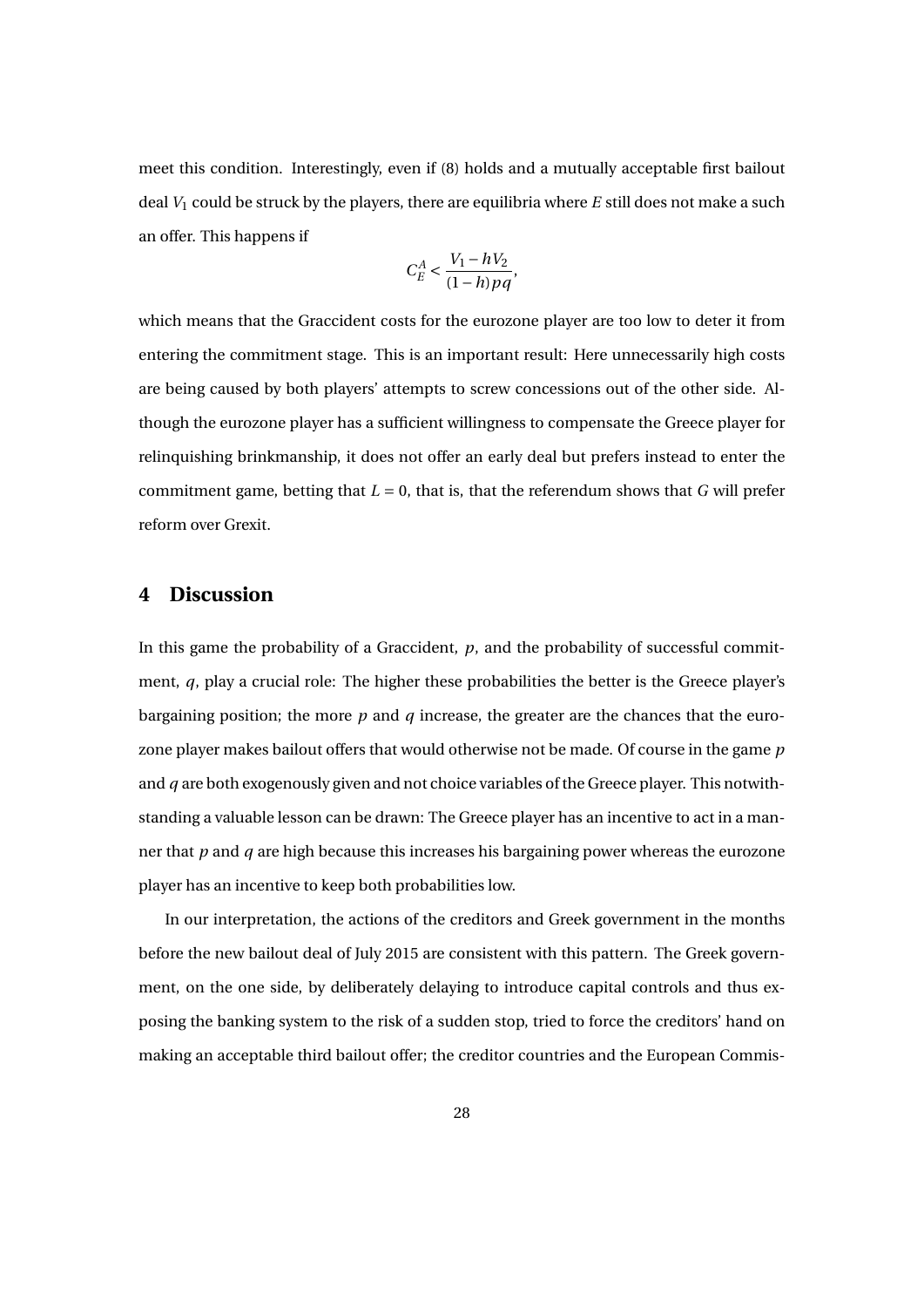sion, on the other side, by maintaining that a rejection of the creditors' demands in the Greek referendum would be tantamount to a 'no' vote on eurozone membership, tried to increase the chances that the Greek government would lose the referendum, end up with a weak commitment and thus a weak bargaining position.

A key question is whether the threats of the Greek government were (and are) something the creditors should take seriously at all.<sup>10</sup> In our model the brinkmanship strategy works not so much by producing a direct threat to the creditors but by taking an option away from the Greece player: Firmly committed, the Greece player cannot decide to avoid the Graccident risk; he remains on a path towards an outcome that could well prove to be more expensive to everyone than the alternative. In our view one should not too quickly exclude that at least some of Greece's creditors were susceptible to this- Voters are, after all, fickle and the political consequences of a Graccident, causing even more fiscal transfers and bitter acrimony for years to come, were less imponderable than the consequences of bailing out Greece yet again.

As we see it, the ugly case III equilibrium of the game as described in Section 3.5 is very similar to what transpired in the months and weeks prior to the bailout: Probably an agreement may well have been possible as early as March. However, the eurozone representatives, probably trusting in the solidity of the firewalls constructed for the purpose of containing financial contagion originating from a débâcle, apparently decided that the negative consequences of a Graccident could be dealt with. The Greek negotiators, realising that early concession were off the table since the scenario of Greece leaving the eurozone did not instil terror any more, decided to hold out and to take their chances with the referendum, the result of which made unmistakably clear that the Greek government was committed to remain on the brink. As a result of risk-taking on both sides, the deal struck between the two actors became more costly for everybody. The result thus resembles the outcome of a classical prisoners' dilemma: If both sides had anticipated the negative consequences of a confrontation right from the start, a better deal for all would probably have been feasible. Instead both sides

<sup>10</sup>We thank an anonymous reviewer for raising this question.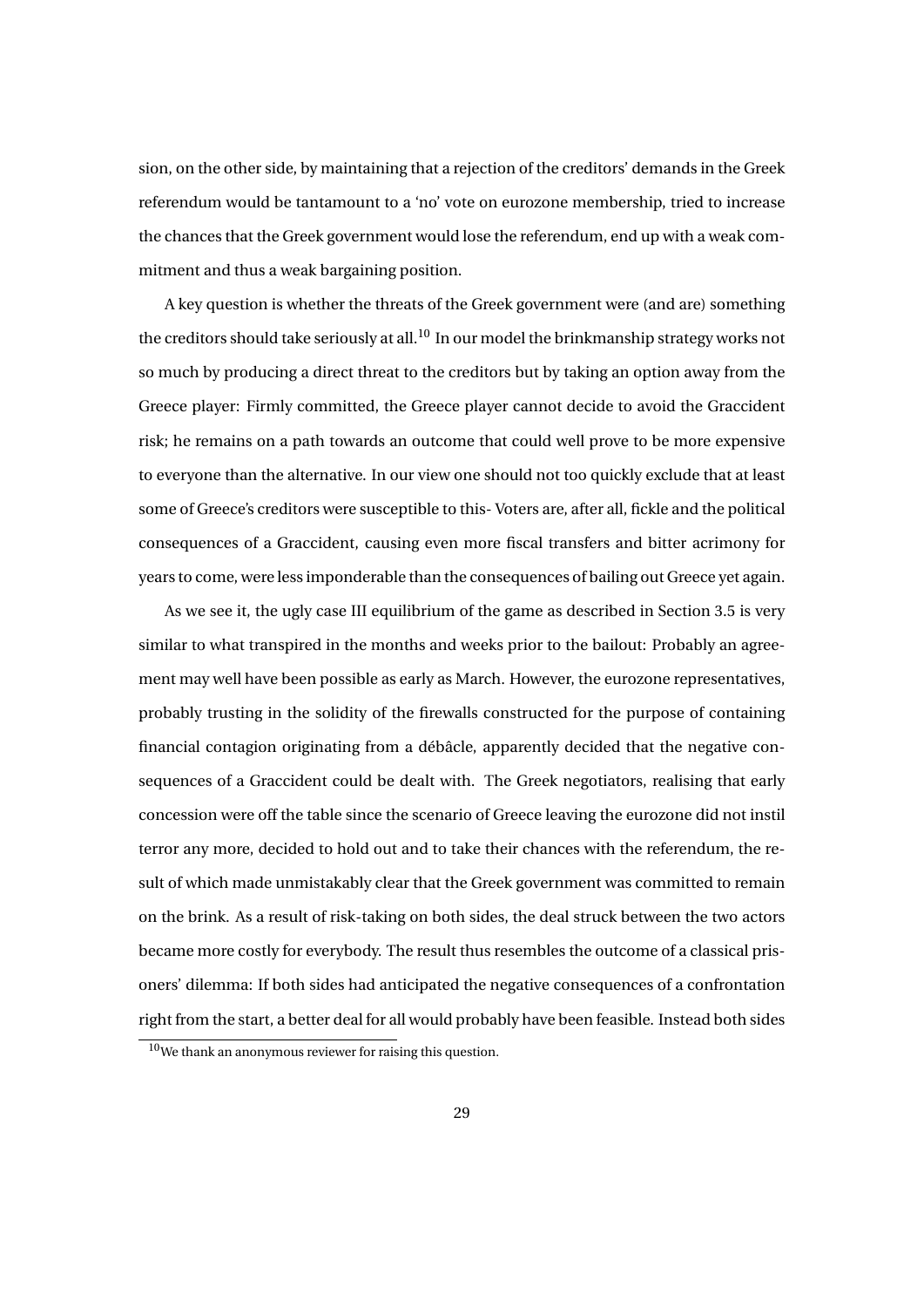decided to trump the other and, by doing so, ended up with a much worse deal.

## **5 Summary and conclusion**

In this paper we offered a game-theoretic explanation of the actions of the Greek government in the months before the agreement on a third bailout for the country, and particularly of the decision to conduct a referendum on the creditors' demands. In contrast to many other observers we conclude that the actions of the Greek leadership appear to be consistent with a clear strategic calculus. We develop a game-theoretic model to show that the actions of the Greek government can be understood as an attempt to get a bailout package where the political costs caused by painful reforms are being sweetened as much as possible. We contend that this interpretation is very much compatible with the political economy of government behaviour.

In our sequential asymmetric-information game we reproduced three equilibria, the good, the bad and the ugly, which perhaps help to better understand what transpired between Greece and its creditors. Especially the ugly case III is informative: Here an early agreement is possible, yet the eurozone player decides that the negative consequences of a Graccident can be dealt with. The Greece player in turn decides to hold out and to take its chances in form of the referendum, which increases the political costs of a deal. Because of risk-taking on both sides the outcome for the two actors is clearly suboptimal while at the same time individually rational.

Our article emphasised several themes. First of all, we underlined that, by engaging in brinkmanship, it is well possible that the Greek government was able to induce the creditors to make a bailout offer that they would otherwise not have made. Second, the tactical set up of the Greek brinkmanship strategy appears not been understood well by many observers. The Greek leadership did not directly threaten with default or Grexit but instead remained obstinate in the face of rapidly increasing risks of an accidental euro exit. Of course capital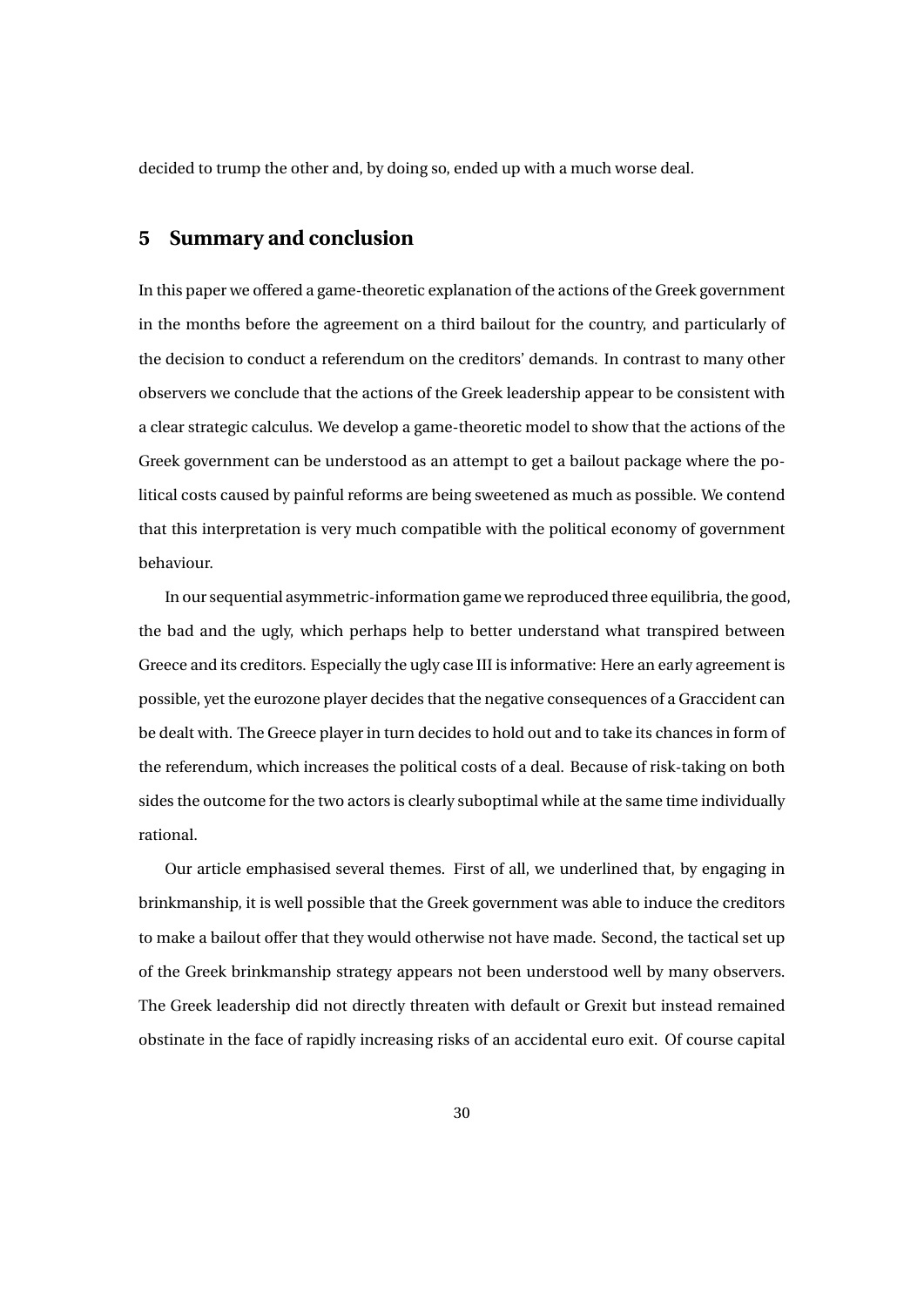flight from Greece and the imposition of capital controls made things much worse for the Greek economy, but they also meant that the government was hell-bent on falling off the cliff if necessary. We emphasised, third, that holding a referendum was a stratagem designed to increase the political costs of having to accept exactly those terms the voters had already rejected. This, too, seems to have been completely misunderstood by many observers. The referendum was a tactical move to enable the government to hold out for a hopefully better deal. Of course the country would pay a high price for the government's obstinacy, yet the referendum definitely played into Tsipras' hands in the final phase of the negotiations. Fourth and last, we argued that what made the final deal better in the eyes of the Greek leadership was that it could be sold better to the own electorate than what had been on the table until then. As we see it, Tsipras' rather unexpected re-election in September 2015 shows that there must have been enough in the deal that could be sold those Greek voters that could be mobilised. For these concessions, however, a high price had to be paid: Had the new Greek government and the eurozone acted in the common interest right from the start, they could certainly have reached a better deal—that is, an agreement less demanding to the European taxpayer and less reliant on harsh austerity—much earlier. Instead both sides, reacting rationally to the existing incentives, decided to put the other on his mettle and thus ended up with an unsatisfactory compromise.

## **Acknowledgements**

The authors kindly thank Peter Bernholz, Klaus Kastner, Jamus Lim, Panu Poutvaara, Klaas Staal, Jan-Egbert Sturm and participants in 24th Silvaplana Workshop in Political Economy at Pontresina, Switzerland for comments and sometimes lively discussions. We also thank two anonymous reviewers for their thoughtful review of the manuscript. The usual disclaimer applies.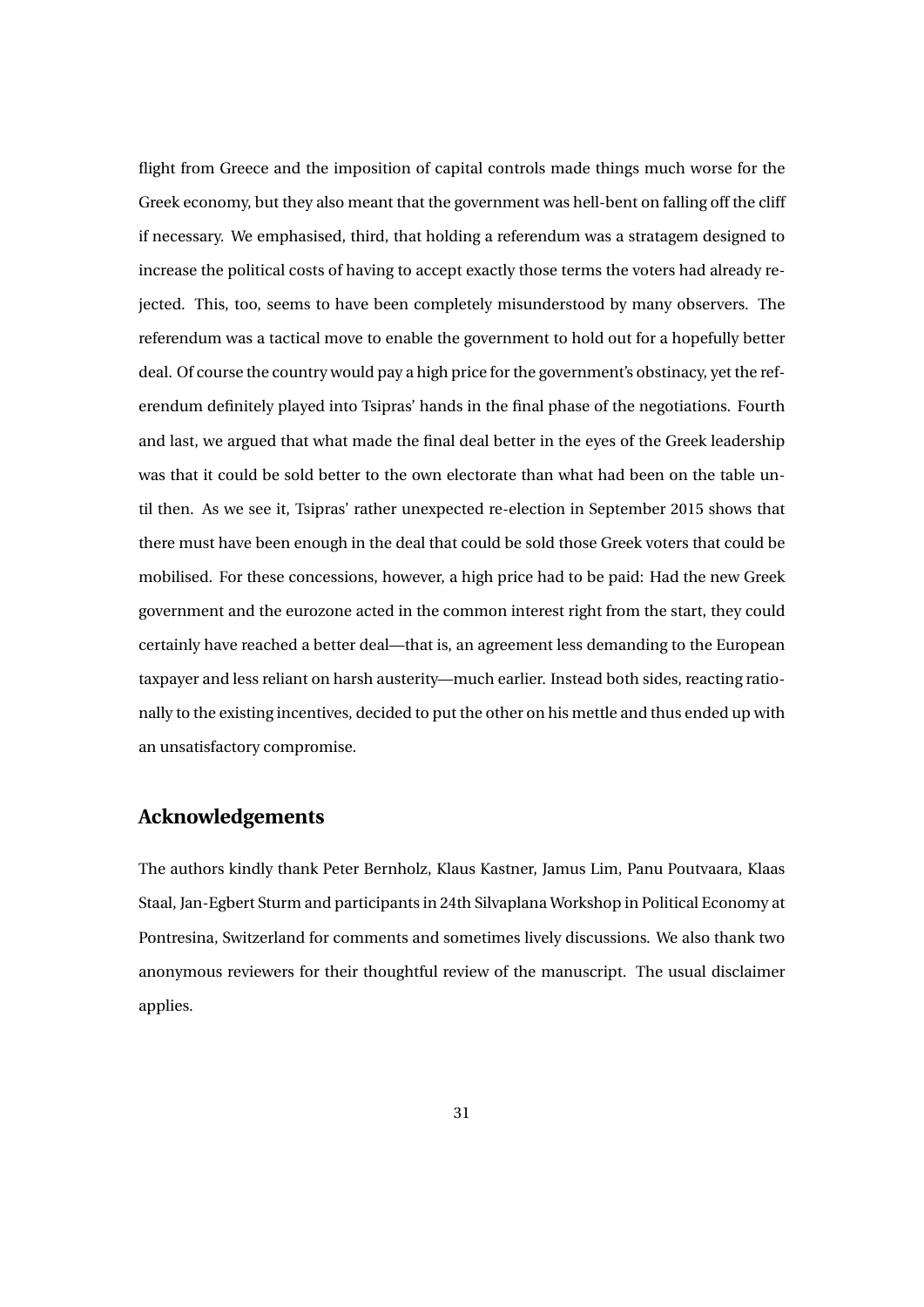## **References**

- Babington, D. (2015, July). Greece's Varoufakis confirms covert plan to hack tax codes. *Reuters*. Retrieved from http://www.reuters.com/article/2015/07/27/ eurozone-greece-varoufakis-idUSL5N1073NO20150727.
- Baltas, N. C. (2013). The Greek financial crisis and the outlook of the Greek economy. *Journal of Economic Asymmetries 10*(1), 32 – 37.
- Barker, A. and K. Hope (2015, February). 'Aegina gang' holds key to Greece's euro crisis. *Financial Times Online*. Retrieved from http://www.ft.com/intl/cms/s/0/ fdf53200-b8f9-11e4-b8e6-00144feab7de.html#axzz3r6ToK4Oe.
- Bechev, D. (2015, July). The geopolitics of a Grexit are actually pretty boring. *Foreign Policy Online*. Retrieved from http://foreignpolicy.com/2015/07/08/ the-boring-geopolitics-of-a-grexit-tsipras-syriza-eurozone/.
- Berger, W., M. Pickhardt, A. Pitsoulis, A. Prinz, and J. Sarda (2014). The hard shadow of the Greek economy: New estimates of the size of the underground economy and its fiscal impact. *Applied Economics 46*(18), 2190–2204.
- Bershidsky, L. (2015, June). Does Greece have a diabolical plan B? *Bloomberg View*. Retrieved from http://www.bloombergview.com/articles/2015-06-02/ does-greece-have-a-diabolical-plan-b-.
- Bulow, J. and K. Rogoff (2015, June). The modern Greek tragedy. *VoxEU.org*. Retrieved from http://www.voxeu.org/article/modern-greek-tragedy.
- Cook, C. (2015, July). Was the Greek finance minister pretending to be mad? *BBC News Online*. Retrieved from http://www.bbc.com/news/33507250.
- Crivelli, E. and K. Staal (2012). Size, spillovers and soft budget constraints. *International Tax and Public Finance 20*(2), 338–356.
- Dabrowski, M. (2015, June). Greece: from default to Grexit? Consequences of default and banking crisis. *Bruegel Blog*. Retrieved from http://www.bruegel.org/nc/blog/detail/view/1662/.
- Donnan, S. (2015, June). Greece's IMF payment: When is a default not a default? *Financial Times Online*. Retrieved from http://www.ft.com/intl/cms/s/0/ 3344581e-1eda-11e5-aa5a-398b2169cf79.html#axzz3eTC27Nup.
- Ellyatt, H. (2015, March). Plot thickens over third bailout for Greece. *CNBC Europe News*. Retrieved from http://www.cnbc.com/2015/03/03/plot-thickens-over-third-bailout-for-greece.html.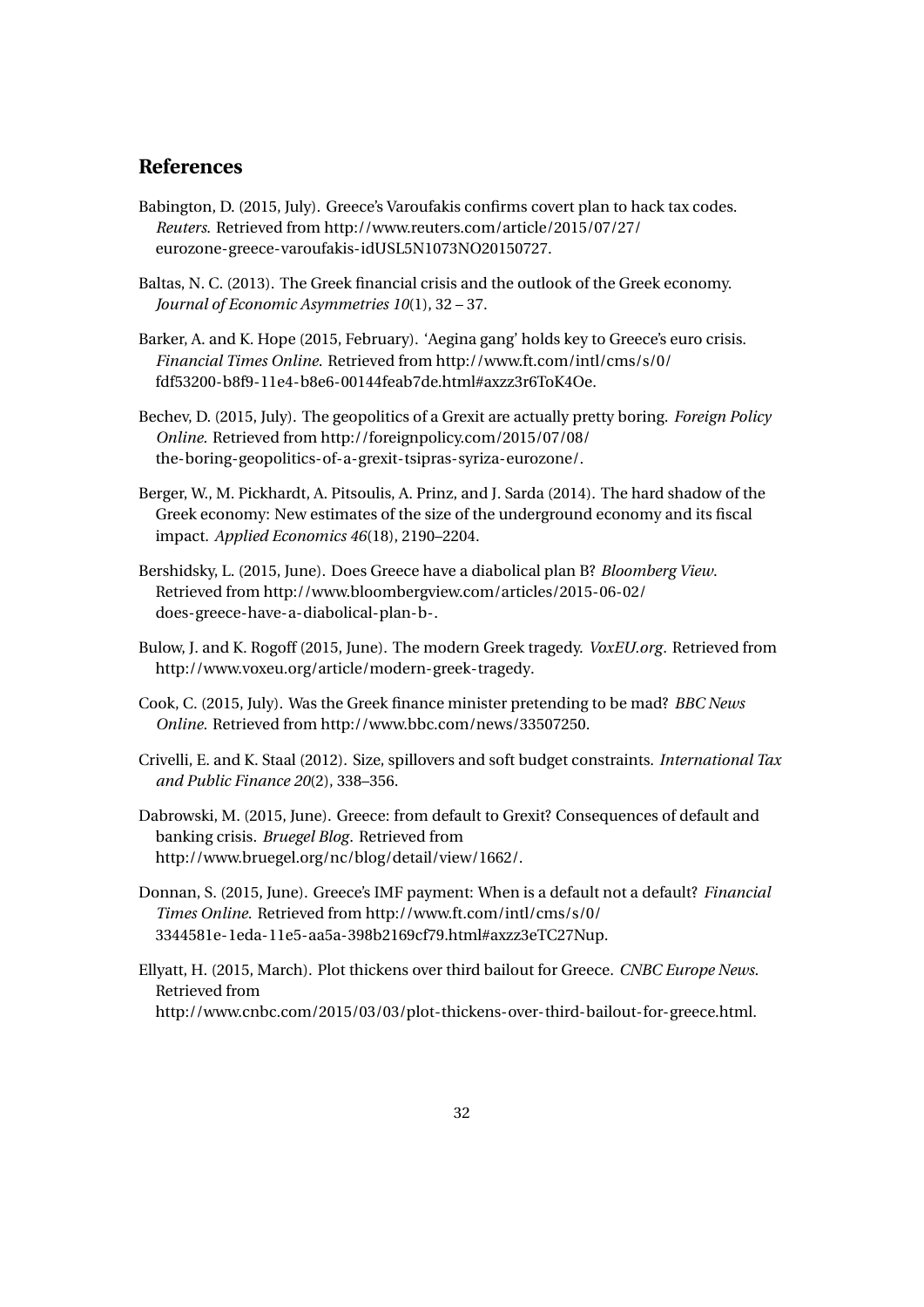- European Central Bank (2014, November). Stability and Prosperity in Monetary Union: Speech by Mario Draghi, President of the European Central Bank, at the University of Helsinki, Helsinki, 27 November 2014. *ECB Media*. Retrieved from https://www.ecb.europa.eu/press/key/date/2015/html/sp150316.en.html.
- European Central Bank (2015a, June). ELA to Greek banks maintained at its current level. *ECB Media*. Retrieved from https://www.ecb.europa.eu/press/pr/date/2015/html/pr150628.en.html.
- European Central Bank (2015b, March). Speech by Mario Draghi, President of the ECB, at SZ Finance Day 2015, Frankfurt am Main, 16 March 2015. *ECB Media*. Retrieved from https://www.ecb.europa.eu/press/key/date/2015/html/sp150316.en.html.
- European Commission sharply cuts Greek growth, primary surplus forecasts (2015, May). *EurActiv.com*. Retrieved from http://www.euractiv.com/sections/euro-finance/ european-commission-sharply-cuts-greek-growth-primary-surplus-forecasts-314321.
- European Council (2015a, July). EFSM: Council approves  $\in$  7bn bridge loan to Greece. *European Council Press Releases and Statements*. Retrieved from http://www.consilium. europa.eu/en/press/press-releases/2015/07/17-efsm-bridge-loan-greece/.
- European Council (2015b, July). Euro Summit statement, 12 July 2015. *European Council Press Releases and Statements*. Retrieved from http://www.consilium.europa.eu/en/ press/press-releases/2015/07/12-euro-summit-statement-greece/.
- Evans-Pritchard, A. (2015, April). Greek defiance mounts as Alexis Tsipras turns to Russia and China. *The Telegraph Online*. Retrieved from http://www.telegraph.co.uk/finance/comment/ambroseevans\_pritchard/11510384/ Greek-defiance-mounts-as-Alexis-Tsipras-turns-to-Russia-and-China.html.
- Farazmand, A. (2001). Introduction. In A. Farazmand (Ed.), *Handbook of Crisis and Emergency Management*, Volume 93 of *Public Administration and Public Policy*, pp. 1–9. New York: Dekker.
- Fidrmuc, J. (2015). Political economy of fiscal unions. *European Journal of Political Economy*. Forthcoming.
- Finkelstein, D. (2015, July). As Greece shows, threats will get you nowhere. *The Times*. Retrieved from http://www.thetimes.co.uk/tto/opinion/columnists/article4497958.ece.
- Fratzscher, M. (2015, July). Eine politische und wirtschaftliche katastrophe fuer griechenland. Berlinoeconomicus Blog. Retrieved from https://berlinoeconomicus.diw.de/blog/2015/07/06/ eine-politische-und-wirtschaftliche-katastrophe-fuer-griechenland/.
- Galbraith, J. K. (2015, July). Nine myths about the Greek crisis. *Politico*. Retrieved from http: //www.politico.com/agenda/story/2015/07/9-myths-about-the-greek-crisis-000131.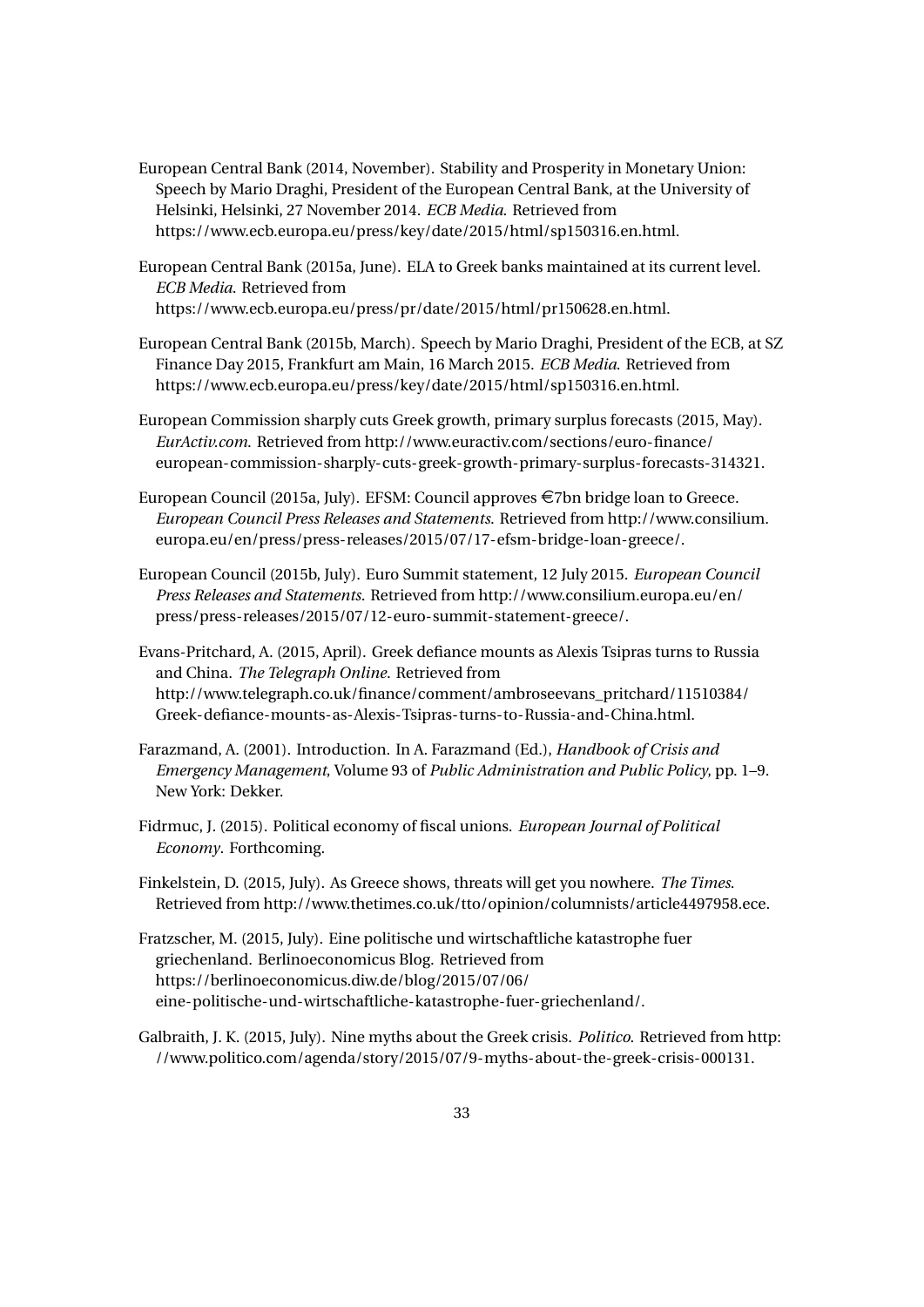- George, A. L. (1997). *Forceful Persuasion: Coercive Diplomacy as an Alternative to War* (3rd ed.). Washington D.C.: United States Institute of Peace.
- Gibson, H. D., S. G. Hall, and G. S. Tavlas (2012). The Greek financial crisis: Growing imbalances and sovereign spreads. *Journal of International Money and Finance 31*(3), 498 – 516.
- Gordon, P. and S. Kennedy (2015, June). Draghi-Merkel's crisis fighting mettle tested anew by Greece. *The Washington Post Online*. Retrieved from http://washpost.bloomberg.com/ Story?docId=1376-NQO0MT6JTSE801-733TG6S3HKDU8SPBG30K84069O.
- Greece debt crisis: Reforms 'will fail' Varoufakis (2015, July). *BBC News Online*. Retrieved from http://www.bbc.com/news/world-europe-33578778.
- Hodson, D. (2015). Eurozone governance: Deflation, Grexit 2.0 and the second coming of Jean-Claude Juncker. *Journal of Common Market Studies 53*, 144–161.
- Hope, K. and T. Barber (2015a, January). Greece: Grasping for relief. *Financial Times Online*. Retrieved from http://www.ft.com/intl/cms/s/0/ 01816a8a-927e-11e4-a1fd-00144feabdc0.html#axzz3gQME1efW.
- Hope, K. and T. Barber (2015b, July). Syriza's covert plot during crisis talks to return to drachma. *Financial Times Online*. Retrieved from http://www.ft.com/intl/cms/s/0/ 2a0a1d94-3201-11e5-8873-775ba7c2ea3d.html#axzz3lKaRk45G.
- Kaletsky, A. (2015, May). Why Syriza will blink. *Project Syndicate*. Retrieved from http://www.project-syndicate.org/commentary/ syriza-eu-default-negotiation-by-anatole-kaletsky-2015-05.
- Kasimati, E. and N. Veraros (2013). Should Greece adopt a dual-currency regime to resolve its economic crisis? *Journal of Policy Modeling 35*(4), 588 – 600.
- Katsimi, M. and T. Moutos (2010). EMU and the Greek crisis: The political-economy perspective. *European Journal of Political Economy 26*(4), 568 – 576.
- Marsden, C. (2015, July). As EU denounces "no" vote, Tsipras moves to the right. *World Socialist Website*. Retrieved from https://www.wsws.org/en/articles/2015/07/07/pers-j07.html.
- McArdle, M. (2015, July). Greece hits the self-destruct button. *Bloomberg View*. Retrieved from http:
	- //www.bloombergview.com/articles/2015-07-06/greece-hits-the-self-destruct-button.
- Megliani, M. (2014). *Sovereign Debt: Genesis Restructuring Litigation*. Cham: Springer.
- Mink, M. and J. de Haan (2013). Contagion during the Greek sovereign debt crisis. *Journal of International Money and Finance 34, The European Sovereign Debt Crisis: Background & Perspective*, 102 – 113.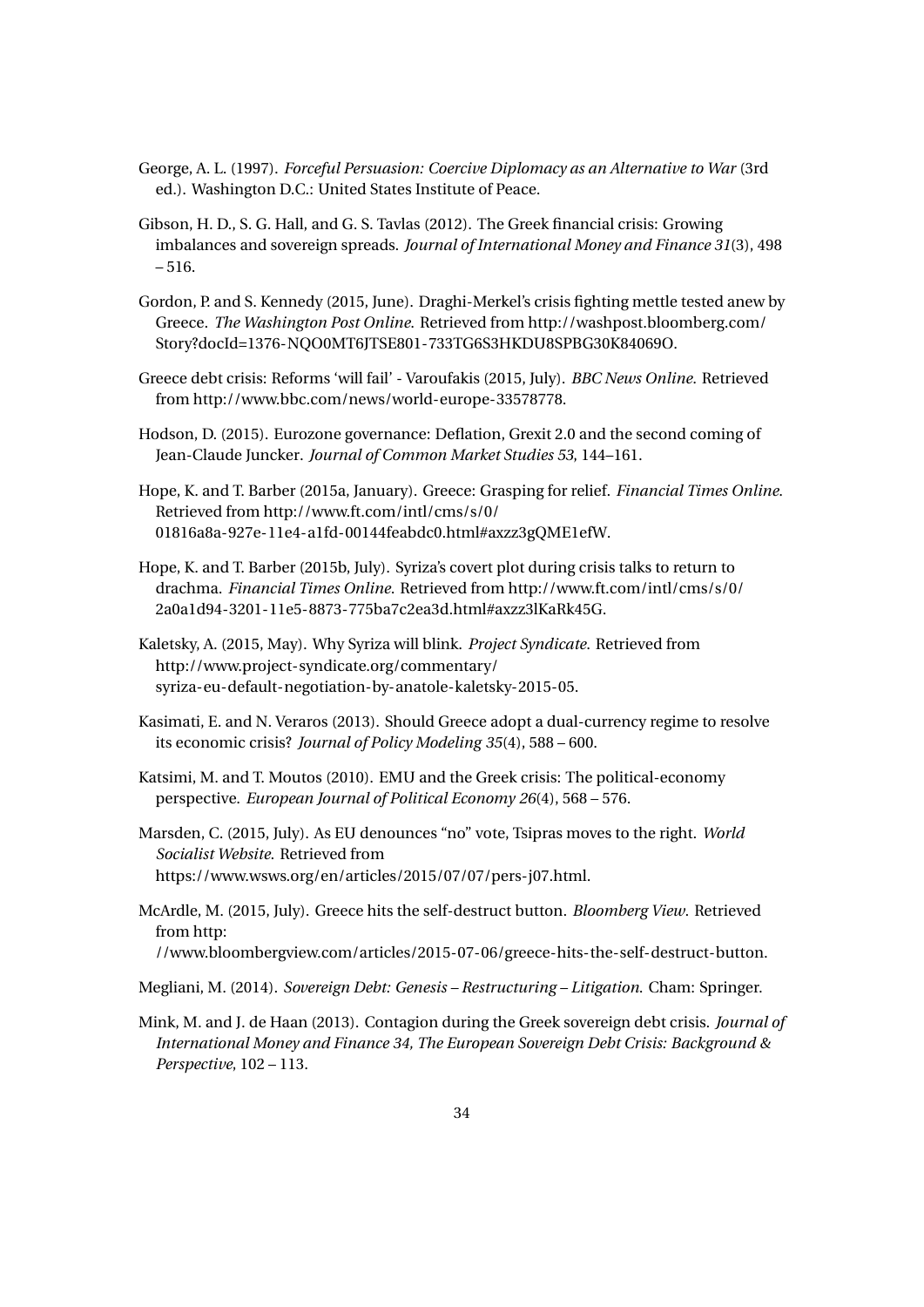Moro, B. (2014). Lessons from the European economic and financial great crisis: A survey. *European Journal of Political Economy 34, Supplement on the European Debt Crisis*, S9 – S24.

My big fact Greek divorce (2015, June). *The Economist*, 20 June 2015, 11.

- Nasiripour, S. (2015, January). Greece's new finance minister: 'You have to be prepared to blow the whole thing up'. *The Huffington Post Online*. Retrieved fromhttp://www.huffingtonpost.com/2015/01/30/ yanis-varoufakis-blow-the-whole-thing-up\_n\_6583014.html.
- Nationwide referendum results (2015, July). Referendum July 2015: Nationwide results. *Hellenic Ministry of Interior*. Retrieved from http://ekloges.ypes.gr/current/e/public/index.html?lang=en#{%22cls%22: %22main%22,%22params%22:{}}.
- Nixon, S. (2015, September). Tsipras's election gambit moves Greece past austerity debate. *The Wall Street Journal*. Retrieved from http://www.wsj.com/articles/ tsiprass-election-gambit-moves-greece-past-austerity-debate-1441227758.
- OECD (2010). Greece at a glance: Policies for a sustainable recovery. *Better Policies*. OECD Publishing, Paris.
- Oltheten, E., T. Sougiannis, N. Travlos, and S. Zarkos (2013). Greece in the eurozone: Lessons from a decade of experience. *Quarterly Review of Economics and Finance 53*(4), 317 – 335.

Pain without end (2015, July). *The Economist*, 18 July 2015, 8–10.

Papachelas, A. (2016, March). Expensive lesson. *Kathimerini Online*. Retrieved from http: //www.ekathimerini.com/206670/opinion/ekathimerini/comment/expensive-lessons.

- Pauly, C., C. Reiermann, and C. Schult (2014, December). The Greek patient: Europe debates third bailout package for Athens. *Spiegel Online International*. Retrieved from http://www.spiegel.de/international/europe/ euro-zone-debate-third-bailout-package-for-greece-a-1005977.html.
- Potrafke, N. and M. Reischmann (2016). How to deal with the crisis in Greece? Empirical evidence based on an experts' survey. *Paper presented at the 53rd Annual Meetings of the Public Choice Society*.
- Provopoulos, G. A. (2014). The Greek economy and banking system: Recent developments and the way forward. *Journal of Macroeconomics 39, The Crisis in the Euro Area. Papers Presented at a Bank of Greece Conference, Part B*, 240 – 249.
- Rachman, G. (2015, April). Greece's reparations demand could bring the euro crisis to a head. *Financial Times Blog*. Retrieved from http://blogs.ft.com/the-world/2015/04/ greeces-reparations-demand-could-bring-the-euro-crisis-to-a-head/.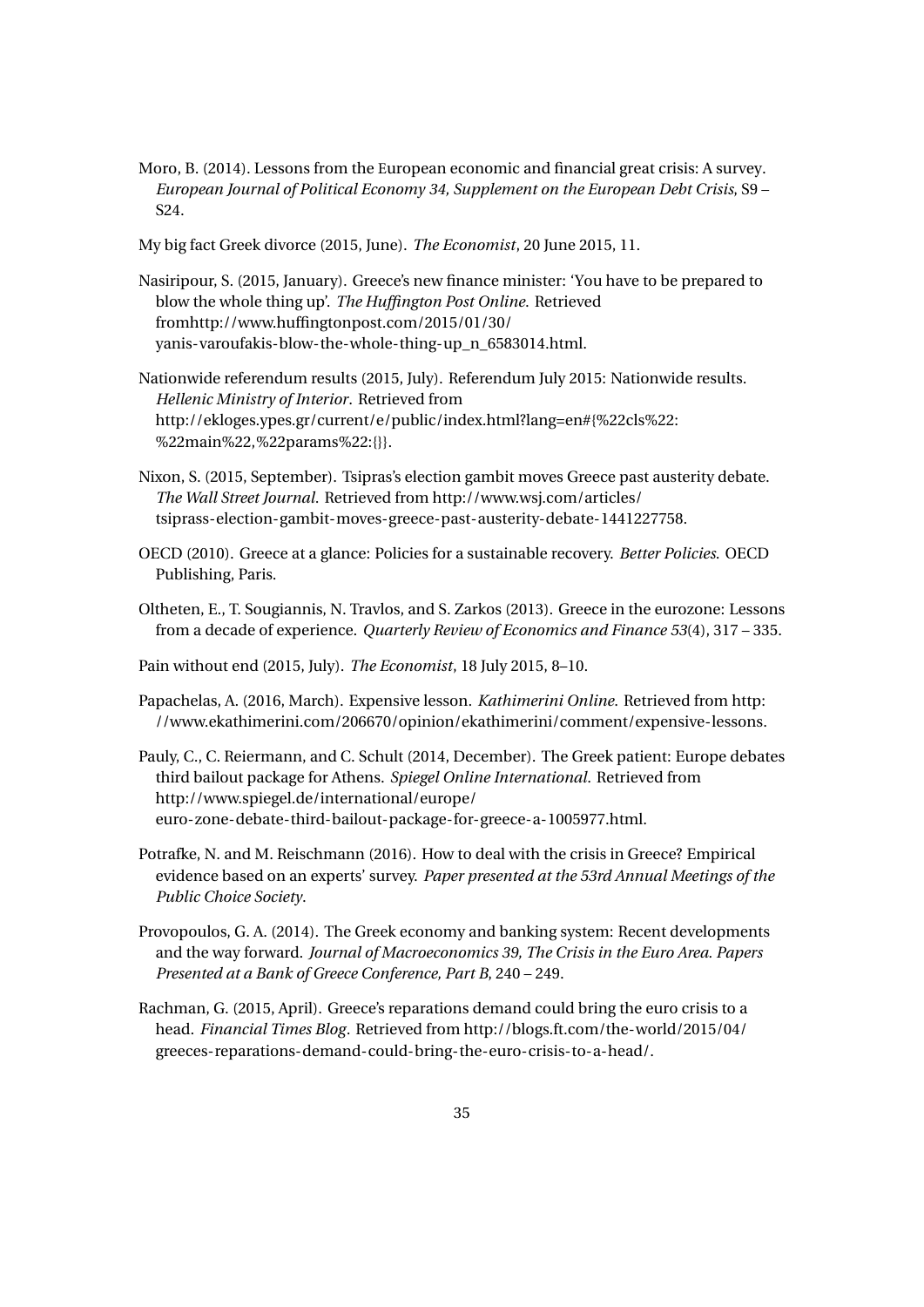Ruparel, R. (2015, April). What happens if Greece does not pay the IMF on time? *Open Europe*. Retrieved from http:

//openeurope.org.uk/blog/what-happens-if-greece-does-not-pay-the-imf-on-time/.

- Samitas, A. and I. Tsakalos (2013). How can a small country affect the European economy? the Greek contagion phenomenon. *Journal of International Financial Markets, Institutions and Money 25*, 18 – 32.
- Sauerbrey, A. (2015, March). The meaning of Fingergate. *The New York Times Online*. Retrieved from http://www.nytimes.com/2015/03/30/opinion/the-meaning-of-fingergate.html.
- Schelling, T. C. (1980). *The Strategy of Conflict*. Cambridge: Harvard University Press.
- Schelling, T. C. (2008). *Arms and Influence*. New Haven: Yale University Press.
- Schmieding, H. (2015). Letter to the editor: The way forward for Greece. *The Economist*, 1 August 2015, 12.
- Sinn, H.-W. (2015, May). Varoufakis's great game. *Project Syndicate*. Retrieved from http://www.project-syndicate.org/commentary/ varoufakis-ecb-grexit-threat-by-hans-werner-sinn-2015-05.
- Spanou, C. (2008). State reform in Greece: Responding to old and new challenges. *International Journal of Public Sector Management 21*(2), 150–173.
- Spiegel, P. (2015a, February). How much would a third Greek bailout cost? *Financial Times Blog*. Retrieved from http: //blogs.ft.com/brusselsblog/2015/02/11/how-much-would-a-third-greek-bailout-cost/.
- Spiegel, P. (2015b, July). Q&A: Why a new Greek bailout would need time and hard work. *Financial Times Online*. Retrieved from http://www.ft.com/intl/cms/s/0/ 0b6c97a0-2003-11e5-ab0f-6bb9974f25d0.html#axzz3f1Msqwke.
- Spiegel, P. (2016, March). Lunch with the FT: Yanis Varoufakis. *Financial Times Online*. Retrieved from http://www.ft.com/cms/s/0/4d29f82e-f0ee-11e5-9f20-c3a047354386.html.
- Spiegel, P. and K. Hope (2015, July). Yanis Varoufakis defends 'Plan B' tax hack. *Financial Times Online*. Retrieved from http://www.ft.com/intl/cms/s/0/ d44a92c0-3454-11e5-bdbb-35e55cbae175.html#axzz3lKaRk45G.
- Steinbock, D. (2015, January). The eurozone's debt moment. *EUobserver.com*. Retrieved from https://euobserver.com/opinion/127087.
- Stephanou, C. A. and C. V. Gortsos (2012). Containing the sovereign debt crisis: European and greek responses. *European Center of Economic and Financial Law (ECEFIL) Working Paper Series, No. 2012/4*.